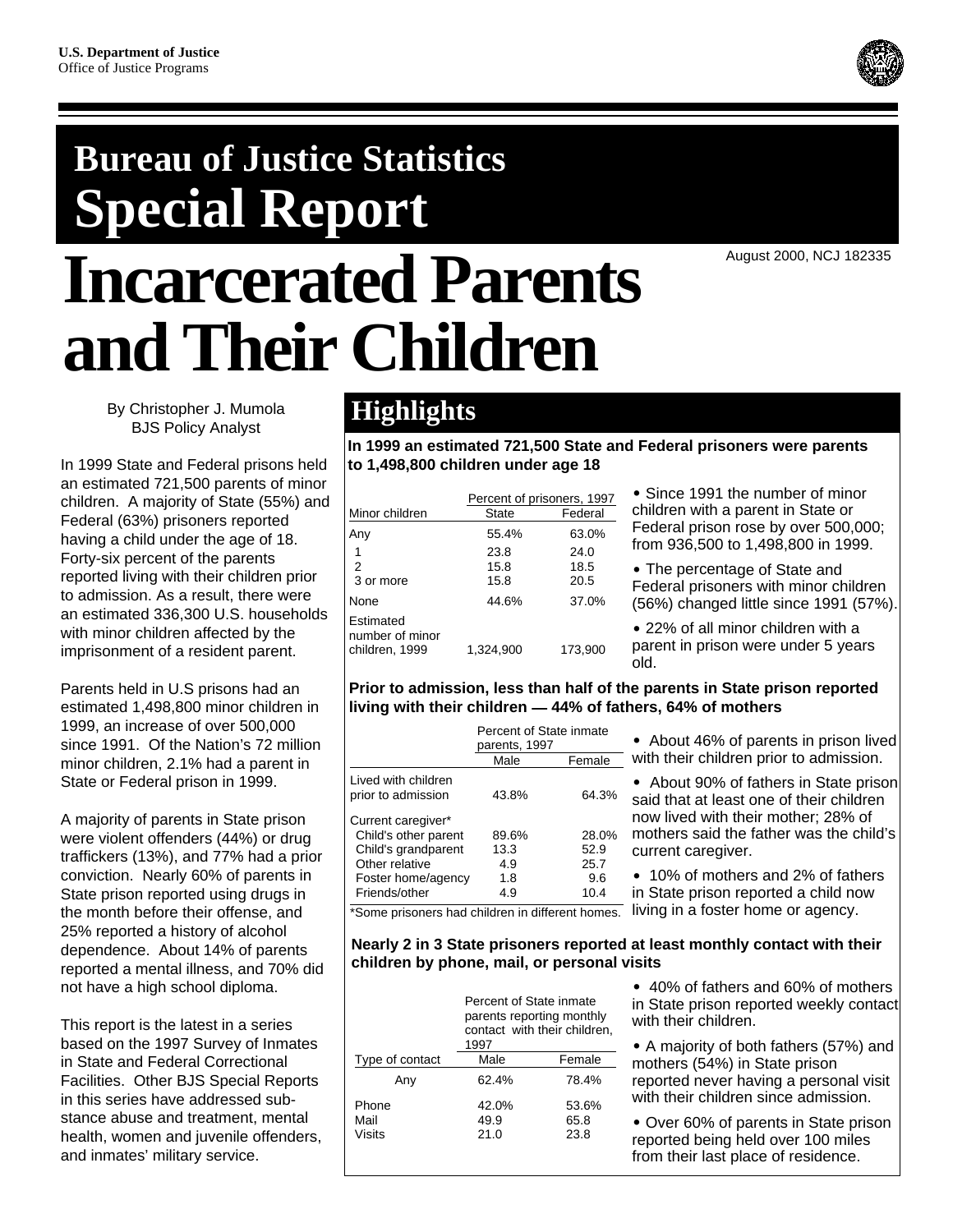# **Over half of both State and Federal prisoners reported having a child under age 18**

When interviewed during the 1997 Surveys of Inmates in State and Federal Correctional Facilities, a majority of prisoners said that they were the parent of at least one child under age 18 (table 1). Fifty-five percent of State prisoners and 63% of Federal prisoners reported having a minor child. Among State prisoners, women (65%) were more likely than men (55%) to have minor children. In Federal prisons, similar percentages of men (63%) and women (59%) had a minor child.

Thirty-two percent of all prisoners said that they had multiple minor children. About 24% of both State and Federal prisoners reported one minor child, but Federal inmates (39%) were more likely than State inmates (32%) to report multiple children. Among State prisoners, 45% of women had multiple children compared to 31% of men.

Twenty-two percent of all minor children with a parent in prison were under 5 years old. The majority (58%) of the minor children reported by State and Federal inmates were less than 10 years old, and the average age of these children was 8 years old.

| Age              | Percent of minor children<br>of parents in State<br>or Federal prison, 1997 |
|------------------|-----------------------------------------------------------------------------|
| Less than 1 year | 2.1%                                                                        |
| 1-4 years        | 20.4                                                                        |
| 5-9 years        | 35.1                                                                        |
| 10-14 years      | 28.0                                                                        |
| 15-17 years      | 14.5                                                                        |
| Mean             | 8 years                                                                     |

# **State and Federal prisons held an estimated 721,500 parents of minor children in 1999**

At yearend 1999 there were 1,284,894 prisoners in the custody of State and Federal prisons, including an estimated 721,500 parents with minor children (table 2). Imprisoned parents were predominantly male (93%) and held in State prisons (89%). In 1999 State and Federal prisons held an estimated

**Table 1. Percent of State and Federal prisoners with minor children, by gender, 1997**

|                                       | Percent of prisoners, 1997 |       |        |       |         |        |
|---------------------------------------|----------------------------|-------|--------|-------|---------|--------|
|                                       |                            | State |        |       | Federal |        |
|                                       | Total                      | Male  | Female | Total | Male    | Female |
| Have minor children (under<br>age 18) |                            |       |        |       |         |        |
| No                                    | 44.6%                      | 45.3% | 34.7%  | 37.0% | 36.6%   | 41.2%  |
| Yes                                   | 55.4                       | 54.7  | 65.3   | 63.0  | 63.4    | 58.8   |
| Number of minor children              |                            |       |        |       |         |        |
| 1                                     | 23.8%                      | 24.0% | 20.5%  | 24.0% | 24.0%   | 24.5%  |
| 2                                     | 15.8                       | 15.6  | 18.7   | 18.5  | 18.7    | 17.1   |
| 3                                     | 8.7                        | 8.4   | 13.7   | 11.1  | 11.3    | 9.7    |
| 4                                     | 4.1                        | 3.9   | 7.3    | 5.0   | 5.1     | 4.1    |
| 5                                     | 1.7                        | 1.6   | 3.6    | 2.3   | 2.2     | 2.7    |
| 6 or more                             | 1.3                        | 1.3   | 1.6    | 2.1   | 2.2     | 0.7    |

#### **Table 2. Estimated number of State and Federal prisoners with minor children, by gender, 1999**

|                                                                                                                                         |                     | State prisoners |         |         | Federal prisoners |        |  |
|-----------------------------------------------------------------------------------------------------------------------------------------|---------------------|-----------------|---------|---------|-------------------|--------|--|
|                                                                                                                                         | Total               | Male            | Female  | Total   | Male              | Female |  |
| Number of parents                                                                                                                       |                     |                 |         |         |                   |        |  |
| 1999                                                                                                                                    | 642.300             | 593.800         | 48.500  | 79.200  | 74.100            | 5,100  |  |
| 1991                                                                                                                                    | 413.100             | 386,500         | 26,600  | 39.400  | 36.500            | 2,900  |  |
| Number of minor children                                                                                                                |                     |                 |         |         |                   |        |  |
| 1999                                                                                                                                    | 1,324,900 1,209,400 |                 | 115,500 | 173.900 | 163,300           | 10,600 |  |
| 1991                                                                                                                                    | 852,300             | 794.500         | 57,800  | 84.200  | 78,300            | 5,900  |  |
| Note: Numbers are estimates based on responses to the 1991 and<br>1997 Surveys of Inmates in State and Federal Correctional Facilities, |                     |                 |         |         |                   |        |  |

and custody counts from the National Prisoners Statistics program.

667,900 fathers and 53,600 mothers of minor children.

Since 1991 the custody population of State and Federal prisons grew by over 490,000 inmates, an increase of 62%. As a result, the number of parents in prison also grew sharply — by over 250,000 — from the 452,500 held in State and Federal prison in 1991.

# **1.5 million children in the U.S. had a parent in prison in 1999 — up by more than 500,000 since 1991**

The number of children with a parent in prison also rose dramatically during the 1990's. In 1991, there were an estimated 936,500 minor children with a parent in State or Federal prison. By yearend 1999, this number had risen by more than a half-million to an estimated 1,498,800 minor children.

Of the Nation's 72.3 million minor children in 1999, 2.1% had a parent in State or Federal prison. Black children (7.0%) were nearly 9 times more likely to have a parent in prison than white children (0.8%). Hispanic children (2.6%) were 3 times as likely as white children to have an inmate parent.

|                                   | Minor children in the U.S.<br>resident population with a<br>parent in prison, 1999 |                    |  |  |  |
|-----------------------------------|------------------------------------------------------------------------------------|--------------------|--|--|--|
|                                   | Number                                                                             | Percent            |  |  |  |
| U.S. total*                       | 1,498,800                                                                          | 2.1%               |  |  |  |
| White<br><b>Black</b><br>Hispanic | 384,500<br>767,200<br>301,600                                                      | 0.8%<br>7.0<br>2.6 |  |  |  |

Note: Children were assumed to have the same race/ethnicity as the incarcerated parent. \*Includes children of other races.

At yearend 1999 an estimated 1,372,700 minor children had a father in State or Federal prison, while another 126,100 children had a mother in prison. Since 1990 the number of all female prisoners has grown faster (106%) than that of male prisoners (75%). As a result, the number of children with a mother in prison nearly doubled (up 98%) since 1991, while the number of children with a father in prison grew by 58% during this period.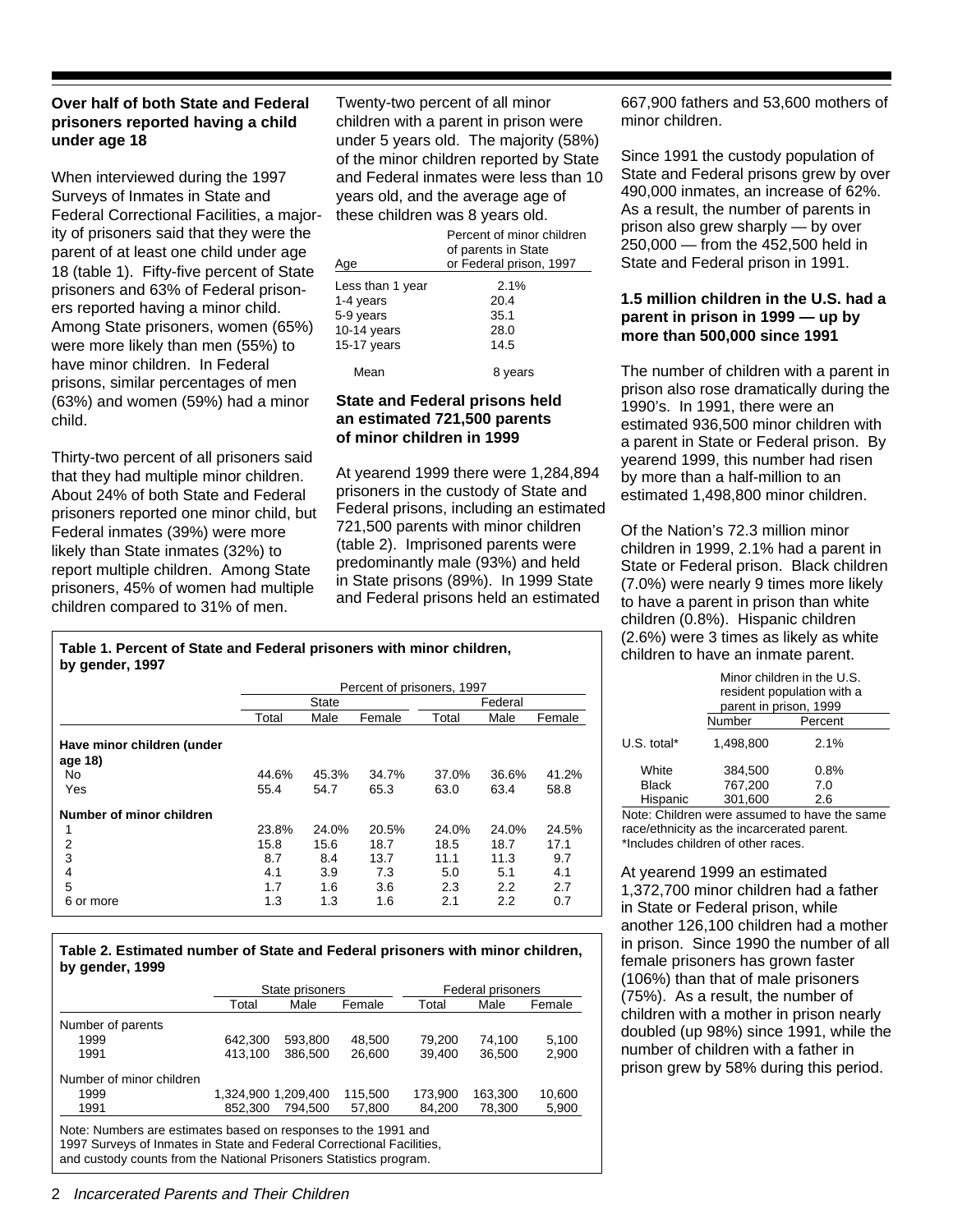# **Nearly half of all imprisoned parents were black; about a quarter were white**

Among both State and Federal prisoners with minor children, blacks comprised the largest racial/ethnic group (table 3). In State prisons, 49% of parents were black, 29% white, and 19% Hispanic. Among nonparent State prisoners, the percentage of blacks (43%) and Hispanics (15%) were slightly lower, but the percentage of whites was higher (39%).

Blacks (44%) were the largest racial/ ethnic group among parents in Federal prison, followed by Hispanics (30%) and whites (22%). The racial distribution was almost reversed among Federal prisoners without minor children. Whites made up 43% of nonparent inmates, while blacks accounted for 27% of nonparents. Nonparents in Federal prison were also less likely to be Hispanic (23%).

Parents in State prison were slightly younger than those in Federal prison. Parents in State prison (16%) were about twice as likely as those in Federal prison (8%) to be age 24 or younger. Overall, the median age of parents in State prison was 32 years old, compared to 35 years old among parents in Federal prison. In State prison, the median age of nonparents was similar (33 years) to that of parents. In Federal prison, the median age of nonparents (40 years) was 5 years greater than that of prisoners with minor children.

# **Half of the parents in State prison were never married**

Of the parents in State prison, 23% said that they were currently married, 28% were divorced or separated, and 48% said that they had never been married. In comparison, nonparents in State prison were less than half as likely to be currently married (9%), and 69% said that they had never married.

While parents in Federal prison (36%) were more likely than those in State prison to be married, a similar percentage (25%) were either divorced or separated. Thirty-eight percent of

parents in Federal prison said that they had never been married, compared to 49% of the nonparents.

A majority of parents in both State (70%) and Federal (55%) prison reported that they did not have a high school diploma. Similar percentages of parents in State (16%) and Federal (20%) prison graduated high school,

but college attendance was nearly twice as high among parents in Federal prison (25% compared to 13% in State prisons). About 12% of parents in both State and Federal prison said that they had not been educated past the eighth grade. Overall, nonparents in both State and Federal prison reported similar levels of education as inmate parents.

#### **Table 3. Selected characteristics of State or Federal prisoners, by whether the inmates were parents of minor children, 1997**

| <b>State</b><br>Federal<br>Parents<br>Nonparents<br>Parents<br>Nonparents<br>Gender<br>Male<br>95.2%<br>91.9%<br>92.6%<br>93.2%<br>Female<br>7.4<br>4.8<br>6.8<br>8.1<br>Race/Hispanic origin<br>White non-Hispanic<br>28.9%<br>38.9%<br>21.9%<br>43.4%<br>42.8<br>44.0<br>27.0<br>Black non-Hispanic<br>49.4<br>Hispanic<br>14.5<br>22.9<br>18.9<br>30.0<br>Other<br>2.8<br>3.8<br>4.0<br>6.7<br>Age<br>15.8%<br>7.8%<br>25.0%<br>11.3%<br>24 or younger<br>44.9<br>30.1<br>41.8<br>27.9<br>25-34<br>32.1<br>35-44<br>26.0<br>35.1<br>23.0<br>13.3<br>45-54<br>6.6<br>12.8<br>22.1<br>55 or older<br>0.6<br>5.6<br>2.5<br>15.8<br>Median<br>40 yr<br>32 yr<br>33 yr<br>35 yr<br><b>Marital status</b><br>23.0%<br>8.7%<br>35.8%<br>Married<br>21.2%<br>2.2<br>Widowed<br>1.6<br>1.6<br>1.8<br>20.5<br>16.1<br>19.0<br>22.9<br>Divorced<br>7.2<br>3.9<br>Separated<br>6.0<br>5.3<br>Never married<br>47.7<br>69.2<br>37.6<br>48.8<br><b>Education completed</b><br>8th grade or less<br>12.7%<br>11.5%<br>11.9%<br>15.5%<br>Some high school<br>16.7<br>27.1<br>23.6<br>10.7<br>GED<br>30.6<br>27.0<br>32.6<br>26.5<br>High school graduate<br>16.1<br>14.9<br>20.8<br>19.8<br>Some college or more<br>13.4<br>13.4<br>25.0<br>30.1 |  | Percent of prisoners, 1997 |  |  |
|-------------------------------------------------------------------------------------------------------------------------------------------------------------------------------------------------------------------------------------------------------------------------------------------------------------------------------------------------------------------------------------------------------------------------------------------------------------------------------------------------------------------------------------------------------------------------------------------------------------------------------------------------------------------------------------------------------------------------------------------------------------------------------------------------------------------------------------------------------------------------------------------------------------------------------------------------------------------------------------------------------------------------------------------------------------------------------------------------------------------------------------------------------------------------------------------------------------------------------------|--|----------------------------|--|--|
|                                                                                                                                                                                                                                                                                                                                                                                                                                                                                                                                                                                                                                                                                                                                                                                                                                                                                                                                                                                                                                                                                                                                                                                                                                     |  |                            |  |  |
|                                                                                                                                                                                                                                                                                                                                                                                                                                                                                                                                                                                                                                                                                                                                                                                                                                                                                                                                                                                                                                                                                                                                                                                                                                     |  |                            |  |  |
|                                                                                                                                                                                                                                                                                                                                                                                                                                                                                                                                                                                                                                                                                                                                                                                                                                                                                                                                                                                                                                                                                                                                                                                                                                     |  |                            |  |  |
|                                                                                                                                                                                                                                                                                                                                                                                                                                                                                                                                                                                                                                                                                                                                                                                                                                                                                                                                                                                                                                                                                                                                                                                                                                     |  |                            |  |  |
|                                                                                                                                                                                                                                                                                                                                                                                                                                                                                                                                                                                                                                                                                                                                                                                                                                                                                                                                                                                                                                                                                                                                                                                                                                     |  |                            |  |  |
|                                                                                                                                                                                                                                                                                                                                                                                                                                                                                                                                                                                                                                                                                                                                                                                                                                                                                                                                                                                                                                                                                                                                                                                                                                     |  |                            |  |  |
|                                                                                                                                                                                                                                                                                                                                                                                                                                                                                                                                                                                                                                                                                                                                                                                                                                                                                                                                                                                                                                                                                                                                                                                                                                     |  |                            |  |  |
|                                                                                                                                                                                                                                                                                                                                                                                                                                                                                                                                                                                                                                                                                                                                                                                                                                                                                                                                                                                                                                                                                                                                                                                                                                     |  |                            |  |  |
|                                                                                                                                                                                                                                                                                                                                                                                                                                                                                                                                                                                                                                                                                                                                                                                                                                                                                                                                                                                                                                                                                                                                                                                                                                     |  |                            |  |  |
|                                                                                                                                                                                                                                                                                                                                                                                                                                                                                                                                                                                                                                                                                                                                                                                                                                                                                                                                                                                                                                                                                                                                                                                                                                     |  |                            |  |  |
|                                                                                                                                                                                                                                                                                                                                                                                                                                                                                                                                                                                                                                                                                                                                                                                                                                                                                                                                                                                                                                                                                                                                                                                                                                     |  |                            |  |  |
|                                                                                                                                                                                                                                                                                                                                                                                                                                                                                                                                                                                                                                                                                                                                                                                                                                                                                                                                                                                                                                                                                                                                                                                                                                     |  |                            |  |  |
|                                                                                                                                                                                                                                                                                                                                                                                                                                                                                                                                                                                                                                                                                                                                                                                                                                                                                                                                                                                                                                                                                                                                                                                                                                     |  |                            |  |  |
|                                                                                                                                                                                                                                                                                                                                                                                                                                                                                                                                                                                                                                                                                                                                                                                                                                                                                                                                                                                                                                                                                                                                                                                                                                     |  |                            |  |  |
|                                                                                                                                                                                                                                                                                                                                                                                                                                                                                                                                                                                                                                                                                                                                                                                                                                                                                                                                                                                                                                                                                                                                                                                                                                     |  |                            |  |  |
|                                                                                                                                                                                                                                                                                                                                                                                                                                                                                                                                                                                                                                                                                                                                                                                                                                                                                                                                                                                                                                                                                                                                                                                                                                     |  |                            |  |  |
|                                                                                                                                                                                                                                                                                                                                                                                                                                                                                                                                                                                                                                                                                                                                                                                                                                                                                                                                                                                                                                                                                                                                                                                                                                     |  |                            |  |  |
|                                                                                                                                                                                                                                                                                                                                                                                                                                                                                                                                                                                                                                                                                                                                                                                                                                                                                                                                                                                                                                                                                                                                                                                                                                     |  |                            |  |  |
|                                                                                                                                                                                                                                                                                                                                                                                                                                                                                                                                                                                                                                                                                                                                                                                                                                                                                                                                                                                                                                                                                                                                                                                                                                     |  |                            |  |  |
|                                                                                                                                                                                                                                                                                                                                                                                                                                                                                                                                                                                                                                                                                                                                                                                                                                                                                                                                                                                                                                                                                                                                                                                                                                     |  |                            |  |  |
|                                                                                                                                                                                                                                                                                                                                                                                                                                                                                                                                                                                                                                                                                                                                                                                                                                                                                                                                                                                                                                                                                                                                                                                                                                     |  |                            |  |  |
|                                                                                                                                                                                                                                                                                                                                                                                                                                                                                                                                                                                                                                                                                                                                                                                                                                                                                                                                                                                                                                                                                                                                                                                                                                     |  |                            |  |  |
|                                                                                                                                                                                                                                                                                                                                                                                                                                                                                                                                                                                                                                                                                                                                                                                                                                                                                                                                                                                                                                                                                                                                                                                                                                     |  |                            |  |  |
|                                                                                                                                                                                                                                                                                                                                                                                                                                                                                                                                                                                                                                                                                                                                                                                                                                                                                                                                                                                                                                                                                                                                                                                                                                     |  |                            |  |  |
|                                                                                                                                                                                                                                                                                                                                                                                                                                                                                                                                                                                                                                                                                                                                                                                                                                                                                                                                                                                                                                                                                                                                                                                                                                     |  |                            |  |  |
|                                                                                                                                                                                                                                                                                                                                                                                                                                                                                                                                                                                                                                                                                                                                                                                                                                                                                                                                                                                                                                                                                                                                                                                                                                     |  |                            |  |  |
|                                                                                                                                                                                                                                                                                                                                                                                                                                                                                                                                                                                                                                                                                                                                                                                                                                                                                                                                                                                                                                                                                                                                                                                                                                     |  |                            |  |  |
|                                                                                                                                                                                                                                                                                                                                                                                                                                                                                                                                                                                                                                                                                                                                                                                                                                                                                                                                                                                                                                                                                                                                                                                                                                     |  |                            |  |  |
|                                                                                                                                                                                                                                                                                                                                                                                                                                                                                                                                                                                                                                                                                                                                                                                                                                                                                                                                                                                                                                                                                                                                                                                                                                     |  |                            |  |  |

#### **Table 4. Percent of inmate parents in State or Federal prison who lived with their minor children at time of admission, by gender, 1997**

|                                                | Percent of inmate parents, 1997 |       |        |       |         |        |
|------------------------------------------------|---------------------------------|-------|--------|-------|---------|--------|
|                                                |                                 | State |        |       | Federal |        |
|                                                | Total                           | Male  | Female | Total | Male    | Female |
| Lived with children at time of admission 45.3% |                                 | 43.8% | 64.3%  | 57.2% | 55.2%   | 84.0%  |
| Child's current caregiver <sup>a</sup>         |                                 |       |        |       |         |        |
| Other parent of child                          | 85.0%                           | 89.6% | 28.0%  | 87.6% | 91.7%   | 30.7%  |
| Grandparent of child                           | 16.3                            | 13.3  | 52.9   | 12.2  | 9.8     | 44.9   |
| Other relatives                                | 6.4                             | 4.9   | 25.7   | 6.2   | 4.2     | 33.9   |
| Foster home or agency                          | 2.4                             | 1.8   | 9.6    | 1.3   | 1.1     | 3.2    |
| Friends, others <sup>b</sup>                   | 5.3                             | 4.9   | 10.4   | 6.8   | 6.4     | 11.9   |

a Detail may add to more than 100% because some prisoners had multiple children living with multiple caregivers.

blncludes cases where parent reported that the child now lived alone.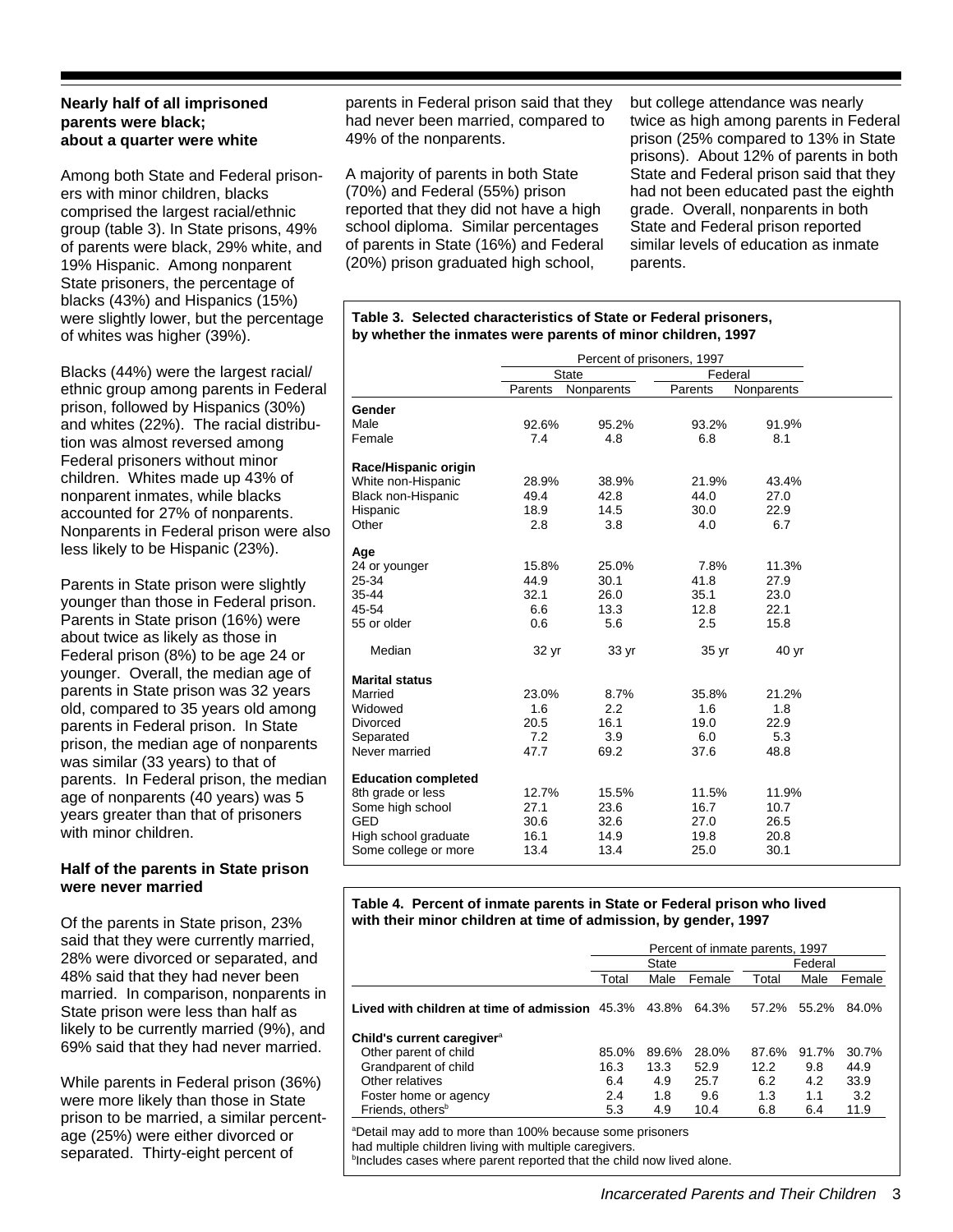# **Fewer than half of the parents in State prison lived with their minor children prior to incarceration**

Prior to their admission, 46% of all imprisoned parents lived with any of their minor children (table 4). Among parents in State prison, 45% said that they lived with at least one of their minor children compared to 57% of parents in Federal prison.

Mothers were more likely than fathers to report living with their children prior to admission. About 64% of mothers in State prison and 84% of those in Federal prison reported living with their minor children prior to admission, compared to 44% and 55% of fathers, respectively.

Because most inmate parents did not live with their children prior to incarceration, the number of households with children affected by the imprisonment of a resident parent is lower than the total number of parents in prison. At yearend 1999 an estimated 336,300 U.S. households with minor children had a resident parent in State or Federal prison. A total of 300,900 U.S. households with minor children were missing a resident father in prison, and resident mothers were missing from 35,400 households.

|                | Estimated households<br>with minor children affected<br>by the imprisonment of a<br>resident parent, 1999 |
|----------------|-----------------------------------------------------------------------------------------------------------|
| Total          | 336,300                                                                                                   |
| State prison   | 291,000                                                                                                   |
| <b>Fathers</b> | 259.900                                                                                                   |
| Mothers        | 31.100                                                                                                    |
| Federal prison | 45,300                                                                                                    |
| <b>Fathers</b> | 41,000                                                                                                    |
| Mothers        | 4.300                                                                                                     |

# **Fathers cite child's mother as the current caregiver; mothers cite child's grandparents, other relatives**

When asked who is currently caring for their minor children, over 80% of inmate parents said that their child was now living with the child's other parent. About 20% of parents cited grandparents and other relatives as caregivers, and 2% had a child in a foster home, agency, or institution.

Mothers and fathers in prison differed sharply in their responses to questions about their children's current caregivers. Ninety percent of the fathers in State prison reported that at least one of their children was in the care of the child's mother, compared to 28% of mothers who reported that one of their children was in the care of the child's father.

Mothers in State prison most often identified the child's grandparent (53%) or other relatives (26%) as the current caregiver. The percentage of fathers in State prison who said that they had a minor child in the care of either grandparents (13%) or other relatives (5%) was much smaller. Mothers in State prison (10%) were also more likely than fathers (2%) to report that their children were in the care of a foster home, agency, or institution.

Mothers and fathers in Federal prison also provided differing reports about their children's current caregivers. Nearly all fathers in Federal prison (92%) said that they had a minor child in the care of the child's mother, compared to 31% of mothers who reported the child's father as the current caregiver. As with State inmates, a greater share of mothers than fathers in Federal prison said that a child was in the care of grandparents (45% compared to 10%) or other relatives (34% compared to 4%).

# **One-third of mothers in prison had been living alone with their children in the month before arrest**

In the month prior to their current arrest, the households of most parents in prison did not include their children (table 5). Thirty-seven percent of parents in State prison said that they lived with any of their minor children in the month before their arrest. The parents who had lived with their children were split between those who had lived with both a spouse and the child (20%) and those who were the only parent living with the child (18%). Among parents in Federal prison, a higher percentage of parents (49%) reported living with their children in the month before arrest, and a higher percentage (32%) came from two-parent households.

Mothers in both State (58%) and Federal (73%) prisons were more likely than fathers (36% and 47%, respectively) to report living with their children prior to arrest. Mothers (46% of State, 51% of Federal) were also more likely than fathers (15% and 14%, respectively) to have been the only parent living with the children in the month before their arrest. Thirty-one percent of the mothers in prison had been living alone with their children compared to 4% of fathers.

#### **Table 5. Households of inmate parents in State or Federal prison, by gender, 1997**

|                                      | Percent of inmate parents, 1997 |       |        |         |       |        |
|--------------------------------------|---------------------------------|-------|--------|---------|-------|--------|
| Prisoner's household in              |                                 | State |        | Federal |       |        |
| the month before arrest              | Total                           | Male  | Female | Total   | Male  | Female |
| Lived with their children            | 37.3%                           | 35.6% | 58.5%  | 49.0%   | 47.2% | 73.4%  |
| In two-parent household <sup>a</sup> | 19.6%                           | 20.2% | 12.5%  | 32.2%   | 32.9% | 22.1%  |
| Parents and children only            | 18.2                            | 18.7  | 11.7   | 29.4    | 30.1  | 19.6   |
| With other relatives <sup>b</sup>    | 1.2                             | 1.3   | 0.7    | 2.0     | 2.1   | 1.2    |
| With non-relatives only              | 0.2                             | 0.2   | 0.1    | 0.8     | 0.7   | 1.3    |
| In single-parent household           | 17.7%                           | 15.4% | 46.0%  | 16.8%   | 14.3% | 51.3%  |
| Parent and children only             | 5.9                             | 3.9   | 30.9   | 6.3     | 4.2   | 34.8   |
| With other relatives <sup>b</sup>    | 1.3                             | 1.0   | 4.3    | 0.7     | 0.4   | 4.9    |
| With non-relatives only              | 10.5                            | 10.5  | 10.8   | 9.8     | 9.7   | 11.6   |
| Did not live with their children     | 62.7%                           | 64.4% | 41.5%  | 51.0%   | 52.8% | 26.6%  |

<sup>a</sup>Two-parent households are those in which the prisoner lived with both

their child(ren) and a spouse.

**hincludes the prisoners' step-parents, stepchildren, stepbrothers, and stepsisters.**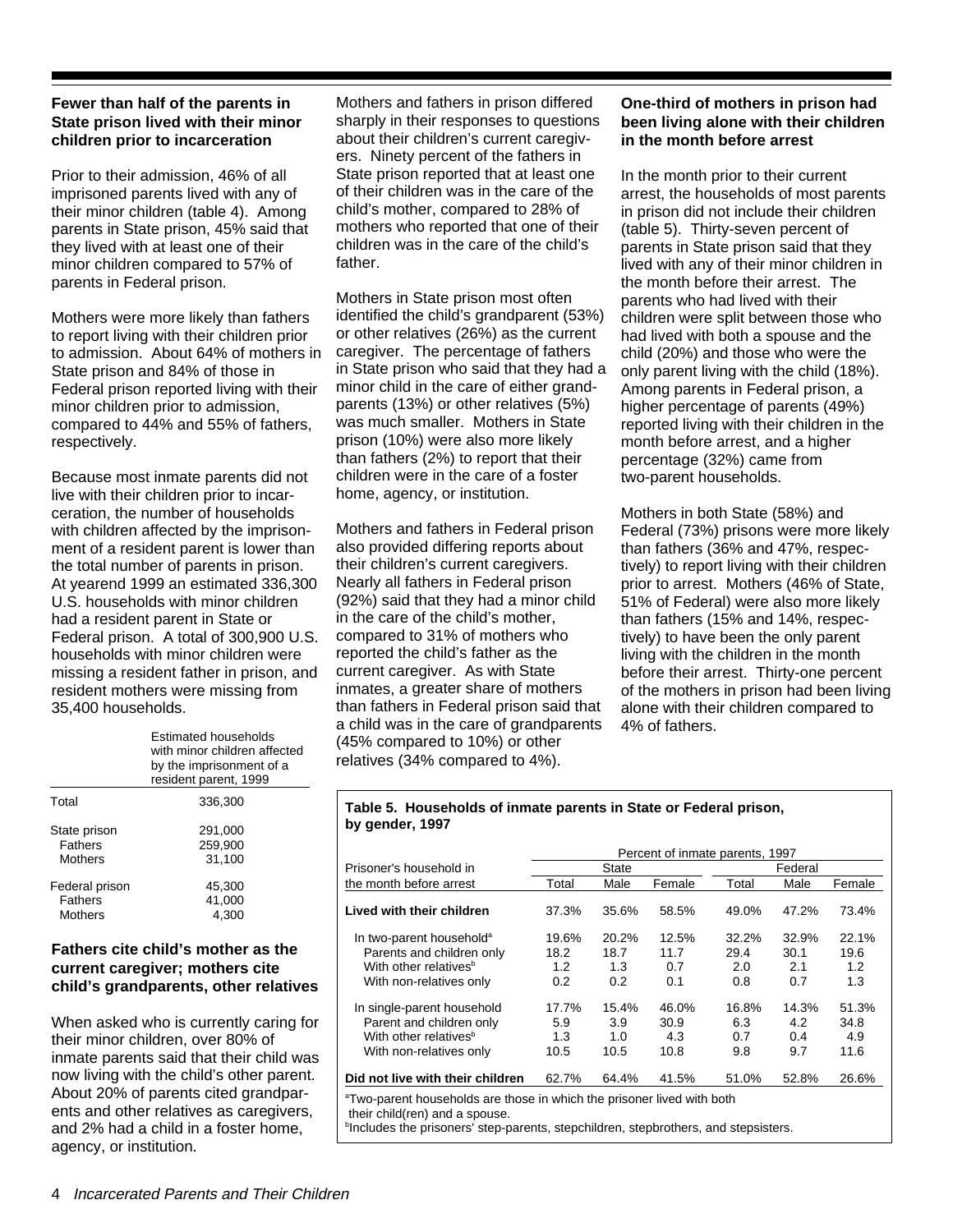# **40% of fathers and 60% of mothers in State prison had at least weekly contact with their children**

Most parents in both State (80%) and Federal (93%) prison reported having some contact with their children since their admission, either by telephone, mail, or personal visits (table 6). Among State inmates, 69% reported exchanging letters with their children, 58% had spoken with their children over the telephone, and 43% had received a personal visit since admission. Higher percentages of parents in Federal prison reported all types of contact, with telephone calls and letters each reported by 84% of parents and personal visits reported by 56% of parents.

In State prisons, mothers consistently reported more frequent contact with their children than fathers. Mothers (78%) were more likely than fathers (62%) to report some type of monthly contact with their children, and 60% of mothers reported at least weekly contact compared to 40% of fathers. Nearly 40% of mothers in State prison

said that they spoke to their children by telephone at least once a week, and 45% reported weekly mail contact with their children. In comparison, fathers reported weekly contact by telephone (25%) or mail (27%) at lower rates.

However, the frequency of personal visits did not vary by gender. Similar percentages of both mothers (24%) and fathers (21%) in State prison reported at least monthly visits from their children. A majority of both mothers (54%) and fathers (57%) had never been visited by their children since entering prison.

Among Federal inmates, mothers and fathers had more similar levels of contact with their children. About 70% of mothers and 60% of fathers had some type of weekly contact with their children. Among mothers in Federal prison, 56% reported weekly telephone calls and 45% reported weekly mail contact, compared to 49% and 34% of fathers, respectively. Similar percentages of mothers (20%) and fathers (23%) reported monthly visits, and just over 40% of both had never been visited since admission.

# **Over 60% of parents in State prison were held more than 100 miles from their last place of residence**

A majority of parents in both State (62%) and Federal (84%) prison were held more than 100 miles from their last place of residence. However, parents in State prison (17%) were twice as likely as those in Federal prison (7%) to be housed within 50 miles of their last residence. Parents in State facilities (11%) were also less likely than those in Federal prison (43%) to be held over 500 miles from their last household.

|                         | Percent of inmate |         |  |
|-------------------------|-------------------|---------|--|
| Distance of prison from | parents, 1997     |         |  |
| last place of residence | State             | Federal |  |
| Less than 50 miles      | 17.4%             | 7.5%    |  |
| 50-100 miles            | 20.7              | 8.5     |  |
| 101-500 miles           | 51.2              | 40.7    |  |
| More than 500 miles     | 10.7              | 43.3    |  |

# **A majority of parents in prison were violent offenders or drug traffickers**

In both State (57%) and Federal (61%) prison, a majority of the parents were sentenced for either violent offenses, such as homicide, sexual assault, and robbery, or drug trafficking activities (table 7). Violent offenses (44%) were the most common type of crime for which parents were serving time in State prison, while 67% of the parents in Federal prison were drug offenders.

Among State prisoners, parents (44%) were less likely than nonparents (51%) to be violent offenders. Parents in State prison were more likely to be serving a sentence for drug offenses (24%) than nonparents (17%).

| Current      |         | Percent of State prisoners, 1997 |
|--------------|---------|----------------------------------|
| offense      | Parents | Nonparents                       |
| Violent      | 43.9%   | 51.1%                            |
| Property     | 21.6    | 22.5                             |
| Drug         | 23.9    | 16.7                             |
| Public-order | 10.3    | 9.3                              |

#### **Table 6. Frequency of telephone, mail, and personal contacts with children by parents in State or Federal prison, 1997**

|                          |       |       |        | Percent of inmate parents, 1997 |         |        |
|--------------------------|-------|-------|--------|---------------------------------|---------|--------|
| Frequency and type       |       | State |        |                                 | Federal |        |
| of contact with children | Total | Male  | Female | Total                           | Male    | Female |
|                          |       |       |        |                                 |         |        |
| Any type of contact      |       |       |        |                                 |         |        |
| Daily or almost daily    | 10.1% | 9.5%  | 17.8%  | 15.1%                           | 14.6%   | 21.1%  |
| At least once a week     | 31.2  | 30.3  | 42.4   | 43.7                            | 43.4    | 48.5   |
| At least once a month    | 22.2  | 22.6  | 18.0   | 23.8                            | 23.9    | 22.0   |
| Less than once a month   | 16.1  | 16.6  | 9.7    | 10.0                            | 10.3    | 5.0    |
| Never                    | 20.4  | 21.1  | 12.2   | 7.5                             | 7.8     | 3.3    |
|                          |       |       |        |                                 |         |        |
| <b>Telephone</b>         |       |       |        |                                 |         |        |
| Daily or almost daily    | 6.6%  | 6.2%  | 11.3%  | 13.0%                           | 12.8%   | 15.0%  |
| At least once a week     | 19.8  | 19.2  | 27.0   | 36.3                            | 35.9    | 41.2   |
| At least once a month    | 16.5  | 16.6  | 15.3   | 23.2                            | 23.1    | 24.9   |
| Less than once a month   | 15.4  | 15.5  | 13.8   | 11.3                            | 11.4    | 9.2    |
| Never                    | 41.8  | 42.5  | 32.6   | 16.2                            | 16.7    | 9.7    |
| Mail                     |       |       |        |                                 |         |        |
| Daily or almost daily    | 4.8%  | 4.4%  | 9.6%   | 4.3%                            | 3.9%    | 9.5%   |
| At least once a week     | 23.2  | 22.2  | 35.6   | 30.4                            | 30.0    | 35.9   |
| At least once a month    | 23.1  | 23.3  | 20.6   | 30.4                            | 30.5    | 27.8   |
| Less than once a month   | 18.2  | 18.6  | 13.2   | 18.9                            | 19.2    | 14.5   |
| Never                    | 30.8  | 31.6  | 21.0   | 16.1                            | 16.4    | 12.3   |
|                          |       |       |        |                                 |         |        |
| <b>Personal visits</b>   |       |       |        |                                 |         |        |
| Daily or almost daily    | 0.8%  | 0.7%  | 1.1%   | 0.4%                            | 0.3%    | 0.9%   |
| At least once a week     | 6.6   | 6.5   | 8.0    | 7.1                             | 7.1     | 6.6    |
| At least once a month    | 13.9  | 13.8  | 14.7   | 15.1                            | 15.3    | 12.0   |
| Less than once a month   | 22.2  | 22.2  | 22.1   | 33.4                            | 33.0    | 38.5   |
| Never                    | 56.6  | 56.8  | 54.1   | 44.1                            | 44.2    | 42.0   |
|                          |       |       |        |                                 |         |        |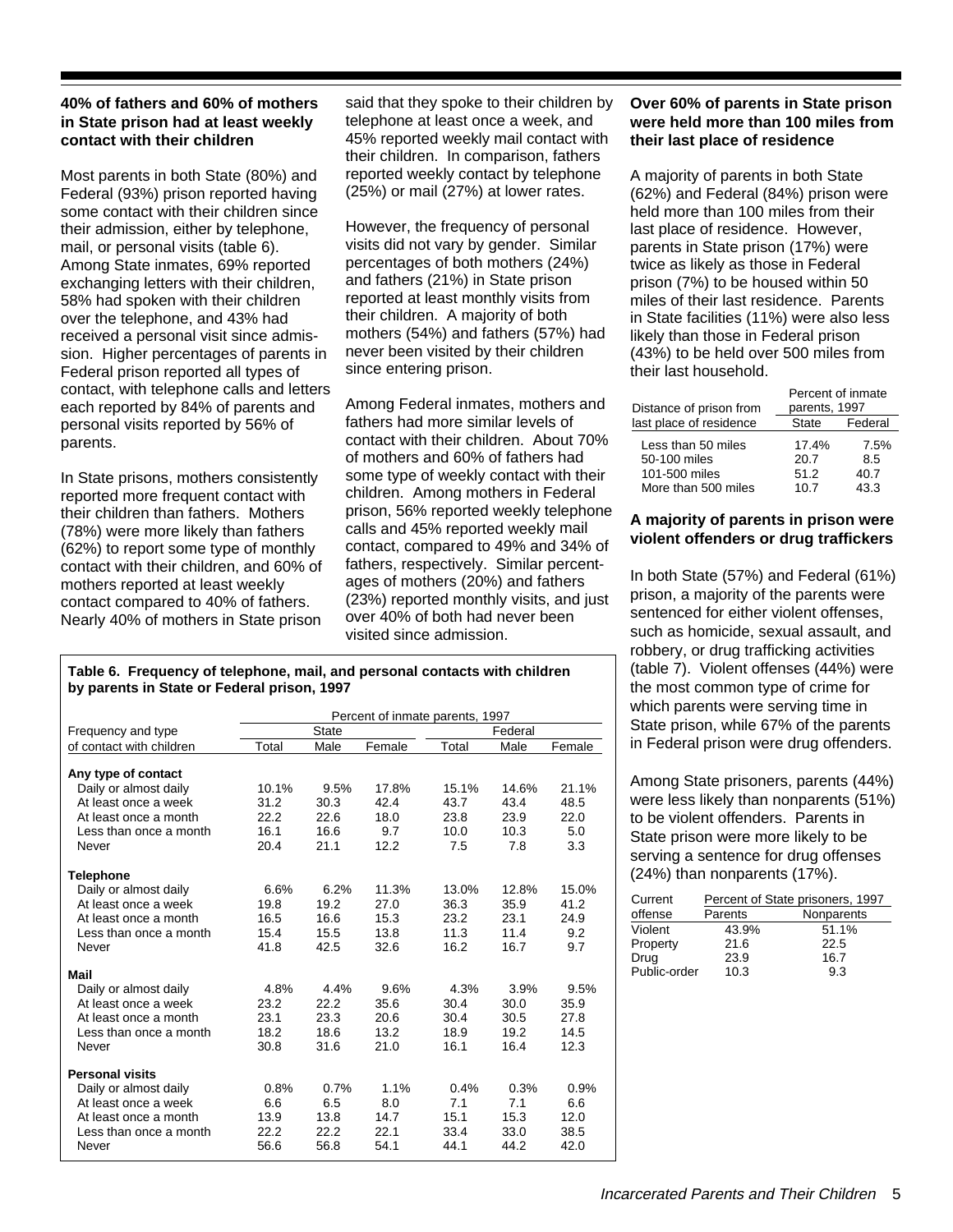#### **Table 7. Current offense of inmate parents in State or Federal prison, by gender, 1997**

|                                                | Percent of inmate parents, 1997 |              |        |       |         |        |  |  |  |
|------------------------------------------------|---------------------------------|--------------|--------|-------|---------|--------|--|--|--|
|                                                |                                 | <b>State</b> |        |       | Federal |        |  |  |  |
| Current offense                                | Total                           | Male         | Female | Total | Male    | Female |  |  |  |
| <b>Violent offenses</b>                        | 43.9%                           | 45.4%        | 26.0%  | 11.9% | 12.3%   | 6.5%   |  |  |  |
| Homicide <sup>a</sup>                          | 10.9                            | 11.1         | 8.6    | 1.2   | 1.2     | 1.3    |  |  |  |
| Sexual assault <sup>b</sup>                    | 8.3                             | 8.8          | 1.7    | 0.7   | 0.8     | 0.1    |  |  |  |
| Robbery                                        | 13.2                            | 13.8         | 6.4    | 7.8   | 8.1     | 3.4    |  |  |  |
| Assault                                        | 9.7                             | 9.9          | 7.2    | 1.3   | 1.3     | 1.3    |  |  |  |
| Other violent                                  | 1.8                             | 1.8          | 2.1    | 0.9   | 0.9     | 0.4    |  |  |  |
| <b>Property offenses</b>                       | 21.6%                           | 21.1%        | 28.3%  | 5.3%  | 4.9%    | 10.3%  |  |  |  |
| Burglary                                       | 10.2                            | 10.6         | 5.4    | 0.3   | 0.3     | 0.1    |  |  |  |
| Larceny                                        | 4.6                             | 4.3          | 8.5    | 0.4   | 0.4     | 0.3    |  |  |  |
| Motor vehicle theft                            | 1.5                             | 1.6          | 1.2    | 0.2   | 0.3     | 0.0    |  |  |  |
| Fraud                                          | 2.8                             | 2.1          | 11.3   | 3.7   | 3.3     | 8.9    |  |  |  |
|                                                |                                 |              | 1.3    |       | 0.4     |        |  |  |  |
| Stolen property                                | 1.6                             | 1.7          |        | 0.4   |         | 0.6    |  |  |  |
| Other property                                 | 0.9                             | 0.9          | 0.6    | 0.3   | 0.3     | 0.3    |  |  |  |
| Drug offenses                                  | 23.9%                           | 23.0%        | 35.1%  | 67.2% | 66.7%   | 73.9%  |  |  |  |
| Possession                                     | 10.1                            | 9.7          | 14.8   | 12.9  | 13.1    | 9.7    |  |  |  |
| Trafficking                                    | 13.1                            | 12.7         | 19.0   | 48.9  | 48.0    | 61.0   |  |  |  |
| Other drug                                     | 0.7                             | 0.6          | 1.3    | 5.4   | 5.6     | 3.2    |  |  |  |
| <b>Public-order offenses</b>                   | 10.3%                           | 10.3%        | 10.4%  | 14.6% | 15.1%   | 7.9%   |  |  |  |
| Weapons                                        | 2.7                             | 2.8          | 0.9    | 6.9   | 7.3     | 1.1    |  |  |  |
| Other public-order                             | 7.6                             | 7.5          | 9.5    | 7.8   | 7.9     | 6.7    |  |  |  |
| Other/unspecified                              | 0.2%                            | 0.2%         | 0.3%   | 1.0%  | 0.9%    | 1.5%   |  |  |  |
| <sup>a</sup> includes murder and manslaughter. |                                 |              |        |       |         |        |  |  |  |

**bIncludes rape and other sexual assaults.** 

**Table 8. Maximum sentence length and time to be served until release of State and Federal prisoners with minor children, by gender, 1997**

|                                         |         |              | Percent of inmate parents, 1997 |         |         |        |
|-----------------------------------------|---------|--------------|---------------------------------|---------|---------|--------|
|                                         |         | <b>State</b> |                                 |         | Federal |        |
|                                         | Total   | Male         | Female                          | Total   | Male    | Female |
| Maximum sentence length                 |         |              |                                 |         |         |        |
| Less than 12 months                     | 3.1%    | 2.8%         | 7.3%                            | 2.3%    | 2.1%    | 5.1%   |
| 12-35 months                            | 13.1    | 12.5         | 20.3                            | 10.6    | 9.5     | 26.3   |
| 36-59 months                            | 13.2    | 12.7         | 19.9                            | 13.2    | 13.0    | 16.2   |
| 60-119 months                           | 22.5    | 22.4         | 23.2                            | 30.0    | 30.6    | 22.4   |
| 120-179 months                          | 14.0    | 14.3         | 10.7                            | 19.6    | 19.7    | 18.1   |
| 180-239 months                          | 8.9     | 9.1          | 6.3                             | 9.0     | 9.2     | 5.2    |
| $240+$ months                           | 19.1    | 19.9         | 9.4                             | 12.2    | 12.7    | 5.8    |
| Life/death                              | 6.1     | 6.3          | 2.8                             | 3.1     | 3.3     | 0.7    |
| Mean <sup>a</sup>                       | 146 mo. | 150 mo.      | 94 mo.                          | 121 mo. | 124 mo. | 83 mo. |
| <b>Estimated total time to be</b>       |         |              |                                 |         |         |        |
| served on current sentence <sup>b</sup> |         |              |                                 |         |         |        |
| Less than 24 months                     | 19.3%   | 17.9%        | 37.5%                           | 8.5%    | 7.2%    | 26.2%  |
| 24-47 months                            | 23.1    | 22.9         | 24.9                            | 15.0    | 14.5    | 22.9   |
| 48-71 months                            | 15.7    | 15.9         | 14.0                            | 18.1    | 18.1    | 17.2   |
| 72-119 months                           | 16.6    | 17.2         | 8.9                             | 25.1    | 25.6    | 17.8   |
| 120-179 months                          | 8.7     | 9.1          | 3.6                             | 14.9    | 15.4    | 8.3    |
| 180-239 months                          | 4.0     | 4.2          | 1.5                             | 7.1     | 7.4     | 3.2    |
|                                         | 5.3     | 5.6          | 2.1                             | 6.9     | 7.3     | 2.2    |
| $240+$ months                           |         | 2.2          | 1.0                             | 1.2     | 1.3     | 0.5    |
|                                         | 2.1     |              |                                 |         |         |        |
| No release expected<br>Do not know      | 5.1     | 5.0          | 6.5                             | 3.2     | 3.3     | 1.8    |

Mothers and fathers were serving time in State prison for different types of criminal offenses. Forty-five percent of fathers in State prison were violent offenders, compared to 26% of mothers. Fathers in State prison (14%) were more likely than mothers (6%) to be convicted of robbery. Mothers were more likely to be sentenced for drug offenses (35% compared to 23% of fathers) and fraud (11% and 2%).

The current offenses of mothers and fathers in Federal prison were more similar than those of State inmates. Two-thirds of fathers and threequarters of mothers in Federal prison were convicted of drug offenses. The percentage of violent offenders among both fathers (12%) and mothers (6%) was much lower than in State prison, while 5% of fathers and 10% of mothers were property offenders.

# **On average, parents expected to serve 80 months in State prison and 103 months in Federal prison**

Due to the large percentage convicted of violent offenses and drug trafficking, parents reported lengthy average sentences — over 12 years (146 months) in State prison and 10 years (121 months) in Federal prison (table 8). Over 40% of the parents in both State (48%) and Federal (44%) prison reported sentences of at least 10 years, including those sentenced to life in prison or death (6% of State and 3% of Federal).

Given their higher percentage of violent offenders, fathers in State prison (150 months) reported sentences that averaged almost 5 years longer than those of mothers (94 months). Fortyeight percent of the mothers in State prison reported sentences of less than 5 years compared to 15% of fathers. Fathers in Federal facilities also reported a longer average sentence (124 months) than mothers (83 months). Mothers in Federal prison (48%) were also about twice as likely as fathers (25%) to report sentences of less than 5 years.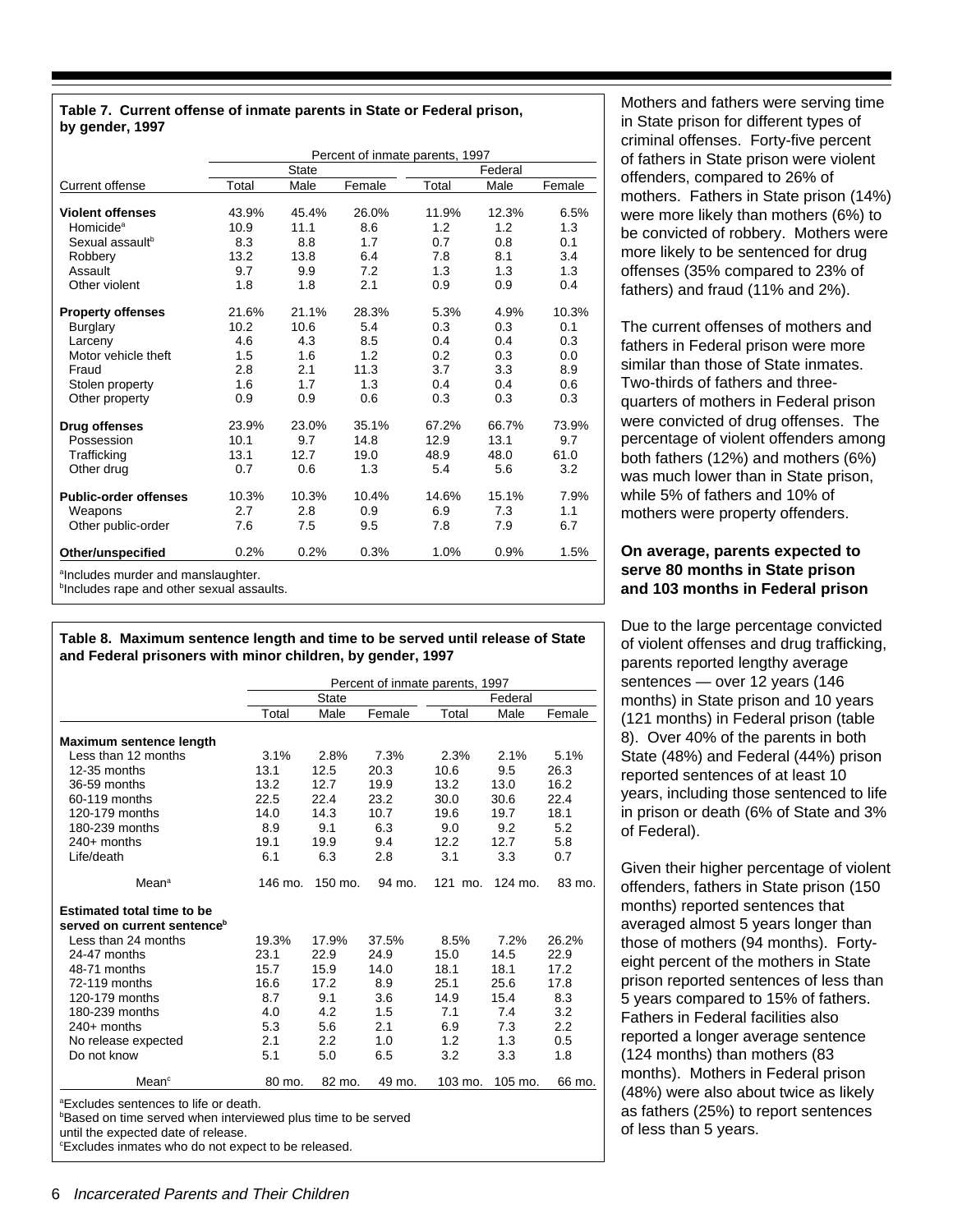On average parents in State prison expected to serve a total of 80 months prior to their release (55% of the mean sentence length). Fathers (82 months) expected to serve nearly 3 years more than mothers (49 months). In State prison 18% of parents said that they expected to serve at least 10 years before release. Two percent of parents never expected to be released; 5% did not know their release date.

Despite reporting shorter sentences than parents in State prison, parents in Federal facilities expected to serve an average total of 103 months (85% of the mean sentence length). Fathers in Federal prison (105 months) expected to serve about 3 years longer than mothers (66 months). About 30% of parents in Federal prison expected to serve at least 10 years. Less than 5% of parents in Federal prison either never expected to be released (1%) or did not know their release date (3%).

## **Over 75% of parents in State prison reported a prior conviction; 56% had been incarcerated**

At the time of their current arrest, 49% of the parents in State prison were on some type of conditional release from custody, such as probation or parole supervision in the community (table 9). Of the parents in State prison, 25% were on parole and 24% were serving a sentence to probation supervision at the time of arrest.

Over three-quarters of parents in State prison reported a prior sentence to incarceration or probation, while the remainder said that they were first-time offenders. Almost half (46%) of parents in State prison were violent recidivists (repeat offenders with either a current or past violent offense). Most parents in State prison (60%) had served multiple prior sentences.

Among State prison inmates the criminal histories of parents and nonparents did not differ appreciably. At arrest for their current offense, about 45% of the nonparents had a criminal justice status and 74% had a prior conviction.

|                                                           |       | <b>Percent of State</b><br>prisoners, 1997 |
|-----------------------------------------------------------|-------|--------------------------------------------|
| Criminal history                                          |       | Parents Nonparents                         |
| Had a criminal justice<br>status at time of arrest        | 49.1% | 45.1%                                      |
| Had prior sentence to<br>probation or incarceration 77.2% |       | 74.0%                                      |

Overall, fathers in State prison reported more serious criminal histories than mothers. Fathers (25%) were more likely than mothers (19%) to have been arrested while on parole release from a prior prison term. First-time offenders made up a smaller share of fathers in State prison (22% compared to 35% of mothers), and fathers (48%) were also twice as likely as mothers (23%) to be violent recidivists. In addition, 44% of fathers reported at least three prior convictions compared to 32% of mothers.

Parents in Federal prison (27%) were almost half as likely as those in State prison (49%) to report a criminal justice status at time of arrest, and less likely to report a prior conviction (62% compared to 77%). As in State prison, fathers in Federal facilities (65%) were more likely to be recidivists than mothers (34%), particularly violent

recidivists (23% of fathers, 6% of mothers). The percentage of fathers (32%) reporting at least three prior sentences was nearly triple that of mothers (11%).

# **A majority of parents in State prison used drugs in the month before their offense**

More than 4 in 5 parents (85%) in State prison reported some type of past drug use, and a majority (58%) said that they were using drugs in the month before their current offense (table 10). Nonparents in State prison reported slightly lower levels of prior drug use.

|                            | <b>Percent of State</b> |                    |  |  |
|----------------------------|-------------------------|--------------------|--|--|
|                            |                         | prisoners, 1997    |  |  |
| Prior drug use             |                         | Parents Nonparents |  |  |
| Ever                       | 85.4%                   | 80.3%              |  |  |
| In month before offense    | 58.1                    | 54.9               |  |  |
| At the time of the offense | 33.6                    | 31.5               |  |  |

Parents in State prison most commonly reported using marijuana (39%) and cocaine-based drugs (27%), including crack, in the month before their crimes, followed by heroin and other opiates (10%), stimulants (9%), depressants (5%), hallucinogens (3%), and inhalants (1%).

| <b>State</b><br>Male<br>51.5%<br>50.9%<br>48.5<br>25.2<br>22.6<br>0.7 | Percent of inmate parents, 1997<br>Female<br>44.0%<br>56.0<br>18.6<br>37.0<br>0.5 | Total<br>73.0%<br>27.0<br>12.7<br>14.2<br>0.2                               | Federal<br>Male<br>72.2%<br>27.8<br>13.4<br>14.3<br>0.1 | Female<br>83.9%<br>16.1<br>2.8<br>12.5<br>0.8 |
|-----------------------------------------------------------------------|-----------------------------------------------------------------------------------|-----------------------------------------------------------------------------|---------------------------------------------------------|-----------------------------------------------|
|                                                                       |                                                                                   |                                                                             |                                                         |                                               |
|                                                                       |                                                                                   |                                                                             |                                                         |                                               |
|                                                                       |                                                                                   |                                                                             |                                                         |                                               |
|                                                                       |                                                                                   |                                                                             |                                                         |                                               |
|                                                                       |                                                                                   |                                                                             |                                                         |                                               |
|                                                                       |                                                                                   |                                                                             |                                                         |                                               |
|                                                                       |                                                                                   |                                                                             |                                                         |                                               |
|                                                                       |                                                                                   |                                                                             |                                                         |                                               |
|                                                                       |                                                                                   |                                                                             |                                                         |                                               |
|                                                                       |                                                                                   |                                                                             |                                                         |                                               |
|                                                                       |                                                                                   |                                                                             |                                                         |                                               |
| 22.8%<br>21.9%                                                        | 34.7%                                                                             | 37.5%                                                                       | 35.4%                                                   | 66.3%                                         |
| 78.1                                                                  | 65.3                                                                              | 62.5                                                                        | 64.6                                                    | 33.7                                          |
| 48.0                                                                  | 23.2                                                                              | 22.2                                                                        | 23.4                                                    | 5.6                                           |
| 3.6                                                                   | 6.1                                                                               | 11.4                                                                        | 11.8                                                    | 6.6                                           |
| 26.6                                                                  | 36.0                                                                              | 28.8                                                                        | 29.4                                                    | 21.3                                          |
|                                                                       |                                                                                   |                                                                             |                                                         |                                               |
|                                                                       |                                                                                   |                                                                             |                                                         |                                               |
|                                                                       | 34.7%                                                                             | 37.5%                                                                       | 35.4%                                                   | 66.3%                                         |
| 16.7                                                                  | 18.2                                                                              | 18.1                                                                        | 18.4                                                    | 14.7                                          |
| 17.0                                                                  | 15.2                                                                              | 13.6                                                                        | 14.0                                                    | 8.3                                           |
| 25.2                                                                  | 19.7                                                                              | 20.9                                                                        | 21.8                                                    | 8.2                                           |
| 13.0                                                                  | 7.6                                                                               | 7.6                                                                         | 8.0                                                     | 2.1                                           |
| 6.3                                                                   | 4.6                                                                               | 2.2                                                                         | 2.3                                                     | 0.3                                           |
|                                                                       | 22.8%<br>21.9%<br><sup>b</sup> Includes recidivists with unknown offense types.   | <sup>a</sup> Recidivists with at least one current or past violent offense. |                                                         |                                               |

**Table 9. Criminal histories of State and Federal prisoners with minor children,**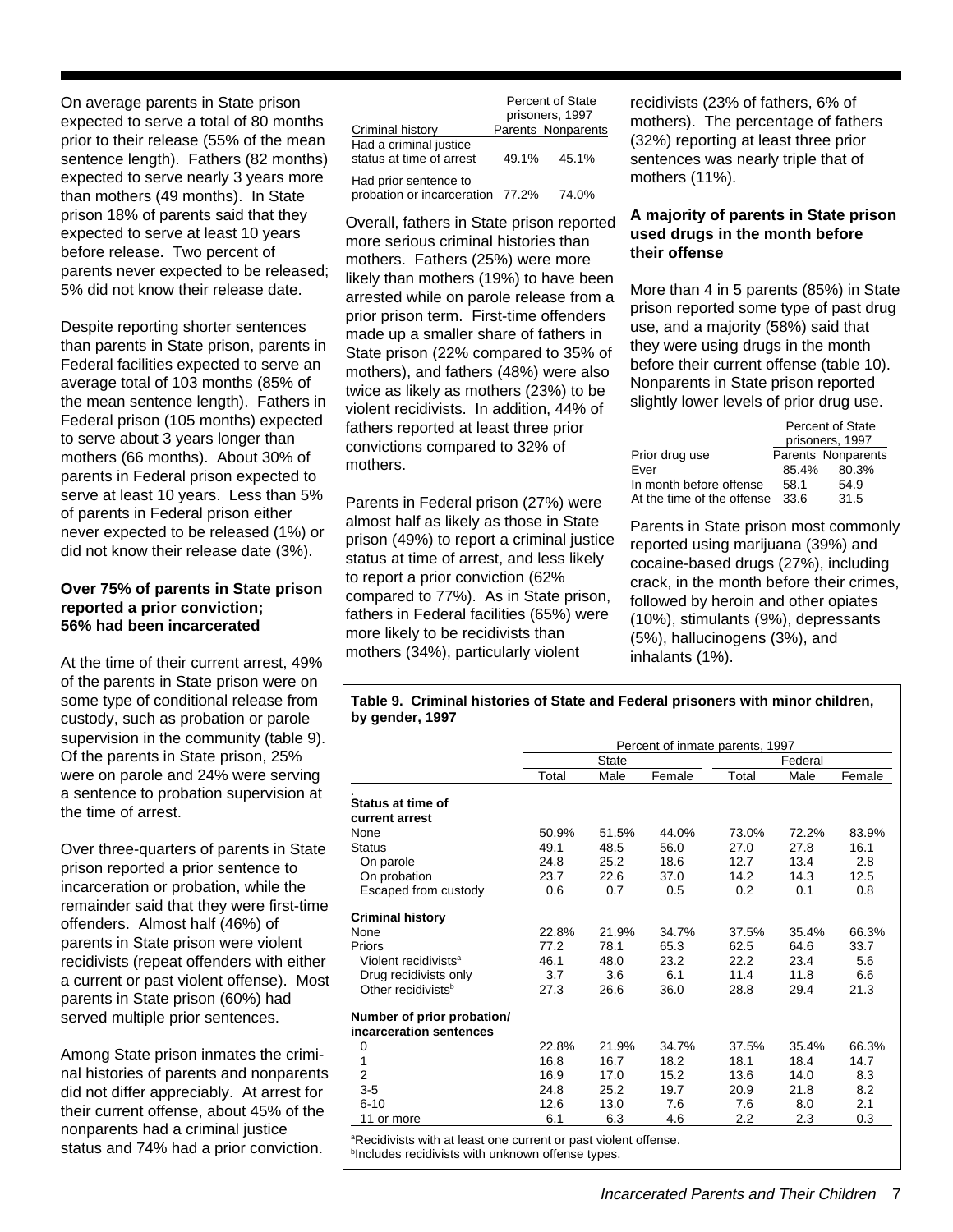A third of the parents in State prison reported committing their current offense while under the influence of drugs. Parents were most likely to report the influence of cocaine-based drugs (16%) and marijuana (15%) while committing their crime. About equal percentages of parents in State prison reported the use of opiates (6%) and stimulants (5%) at the time of their offense, while 2% used depressants or hallucinogens.

# **1 in 3 mothers in State prison committed their crime to get drugs or money for drugs**

Mothers in State prison reported more serious drug use histories than fathers. Mothers in State prison (65%) were more likely than fathers (58%) to report drug use in the month before their offense, particularly the use of cocaine or crack (45% of mothers compared to 26% of fathers). Mothers (43%) were also more likely than fathers (33%) to report the influence of drugs in their current offense. Mothers were about twice as likely to have committed their crimes while under the influence of

cocaine-based drugs (28%) or opiates (11%) as fathers (15% and 5%, respectively).

In addition, 32% of mothers in State prison reported committing their crime to get drugs or money for drugs, compared to 19% of fathers. Prior intravenous drug use was also reported more commonly by mothers (29%) than fathers (19%).

|                                              | Percent of inmate<br>parents in State<br>prison who reported - |        |
|----------------------------------------------|----------------------------------------------------------------|--------|
|                                              | Male                                                           | Female |
| Committing offense to<br>get money for drugs | 18.5%                                                          | 32.2%  |
| Ever using<br>intravenous drugs              | 19.0%                                                          | 29.2%  |

While reports of prior drug use were lower among parents in Federal prison, 3 in 4 had used drugs and nearly half used drugs in the month before their offense. Twenty-three percent of parents in Federal prison were under the influence of drugs when committing their offense. Aside from marijuana use (higher among fathers), mothers and fathers in Federal prison reported similar drug use histories.

# **Over a third of parents in State prison committed their offense while under the influence of alcohol**

Parents in State prison were more likely to report being under the influence of alcohol (37%) than drugs (34%) while committing their current offense (table 11). According to the CAGE diagnostic instrument, 25% of the parents in State prison reported experiences that are consistent with a history of alcohol dependence (for details on the CAGE instrument, see Methodology). Overall, parents and nonparents in State prison did not differ in their reports of prior alcohol abuse. Percent of State

|                            |       | prisoners, 1997    |
|----------------------------|-------|--------------------|
| Prior alcohol abuse        |       | Parents Nonparents |
| Alcohol dependent          |       | 25.1% 23.7%        |
| Under influence of         |       |                    |
| alcohol at time of offense | 36.7% | 37.8%              |

Parents in State prison also reported engaging in troubled behaviors associated with prior alcohol abuse. About 48% of parents said that they had driven drunk in the past, 42% reported arguments with family members and friends while drinking, and 39% had alcohol-related physical fights.

| Table 10. Drug use of inmate parents in State or Federal prison, by gender, 1997 |       |                  |        |       |                                                |                                          |                          |                                           |        |  |
|----------------------------------------------------------------------------------|-------|------------------|--------|-------|------------------------------------------------|------------------------------------------|--------------------------|-------------------------------------------|--------|--|
|                                                                                  |       |                  |        |       |                                                | Percent of inmate parents who reported - |                          |                                           |        |  |
|                                                                                  |       | Ever using drugs |        |       | Using drugs in the<br>month before the offense |                                          |                          | Using drugs at the<br>time of the offense |        |  |
|                                                                                  | Total | Male             | Female | Total | Male                                           | Female                                   | Total                    | Male                                      | Female |  |
| State prisoners, 1997                                                            |       |                  |        |       |                                                |                                          |                          |                                           |        |  |
| Any drug <sup>a</sup>                                                            | 85.4% | 85.4%            | 86.3%  | 58.1% | 57.5%                                          | 65.3%                                    | 33.6%                    | 32.9%                                     | 42.5%  |  |
| Marijuana/hashish                                                                | 79.0  | 79.8             | 69.4   | 39.3  | 40.3                                           | 27.5                                     | 15.2                     | 15.7                                      | 8.8    |  |
| Cocaine/crack                                                                    | 53.3  | 52.2             | 67.2   | 27.1  | 25.7                                           | 44.6                                     | 16.0                     | 15.0                                      | 28.3   |  |
| Heroin/opiates                                                                   | 25.3  | 24.8             | 31.3   | 9.7   | 9.2                                            | 16.0                                     | 5.6                      | 5.2                                       | 10.7   |  |
| Depressants <sup>b</sup>                                                         | 23.9  | 23.7             | 25.9   | 5.1   | 4.9                                            | 7.1                                      | 1.8                      | 1.8                                       | 2.3    |  |
| Stimulants <sup>c</sup>                                                          | 28.6  | 28.4             | 30.7   | 9.2   | 9.1                                            | 10.5                                     | 4.6                      | 4.6                                       | 5.3    |  |
| Hallucinogens <sup>d</sup>                                                       | 28.5  | 28.6             | 26.6   | 3.4   | 3.5                                            | 2.1                                      | 1.6                      | 1.6                                       | 1.1    |  |
| <b>Inhalants</b>                                                                 | 14.2  | 14.2             | 13.1   | 0.7   | 0.7                                            | 1.3                                      | $\overline{\phantom{a}}$ |                                           | --     |  |
| Federal prisoners, 1997                                                          |       |                  |        |       |                                                |                                          |                          |                                           |        |  |
| Any drug <sup>a</sup>                                                            | 75.2% | 75.8%            | 66.4%  | 46.0% | 46.6%                                          | 37.4%                                    | 22.6%                    | 23.0%                                     | 17.9%  |  |
| Marijuana/hashish                                                                | 66.8  | 67.5             | 57.2   | 31.7  | 32.6                                           | 20.1                                     | 11.3                     | 11.7                                      | 6.0    |  |
| Cocaine/crack                                                                    | 45.7  | 46.3             | 36.9   | 20.7  | 21.0                                           | 17.1                                     | 9.7                      | 10.0                                      | 5.8    |  |
| Heroin/opiates                                                                   | 14.7  | 14.9             | 12.2   | 4.7   | 4.6                                            | 4.7                                      | 2.7                      | 2.6                                       | 3.4    |  |
| Depressants <sup>b</sup>                                                         | 14.8  | 14.9             | 13.2   | 2.9   | 2.9                                            | 3.7                                      | 0.9                      | 1.0                                       | 0.5    |  |
| Stimulants <sup>c</sup>                                                          | 18.3  | 18.2             | 18.9   | 6.7   | 6.6                                            | 8.1                                      | 3.4                      | 3.3                                       | 5.0    |  |
| Hallucinogens <sup>d</sup>                                                       | 17.1  | 17.4             | 13.0   | 1.7   | 1.7                                            | 0.9                                      | 0.8                      | 0.8                                       | 0.4    |  |
| Inhalants                                                                        | 6.7   | 6.9              | 4.6    | 0.5   | 0.5                                            | 0.0                                      | $\overline{\phantom{a}}$ |                                           |        |  |

Note: Detail adds to more than total because prisoners may have used more than one type of drug.

-- Not reported.

aOther unspecified drugs are included in the totals.

b Includes barbiturates, tranquilizers, and Quaalude. <sup>c</sup>Includes amphetamine and methamphetamine. d Includes LSD and PCP.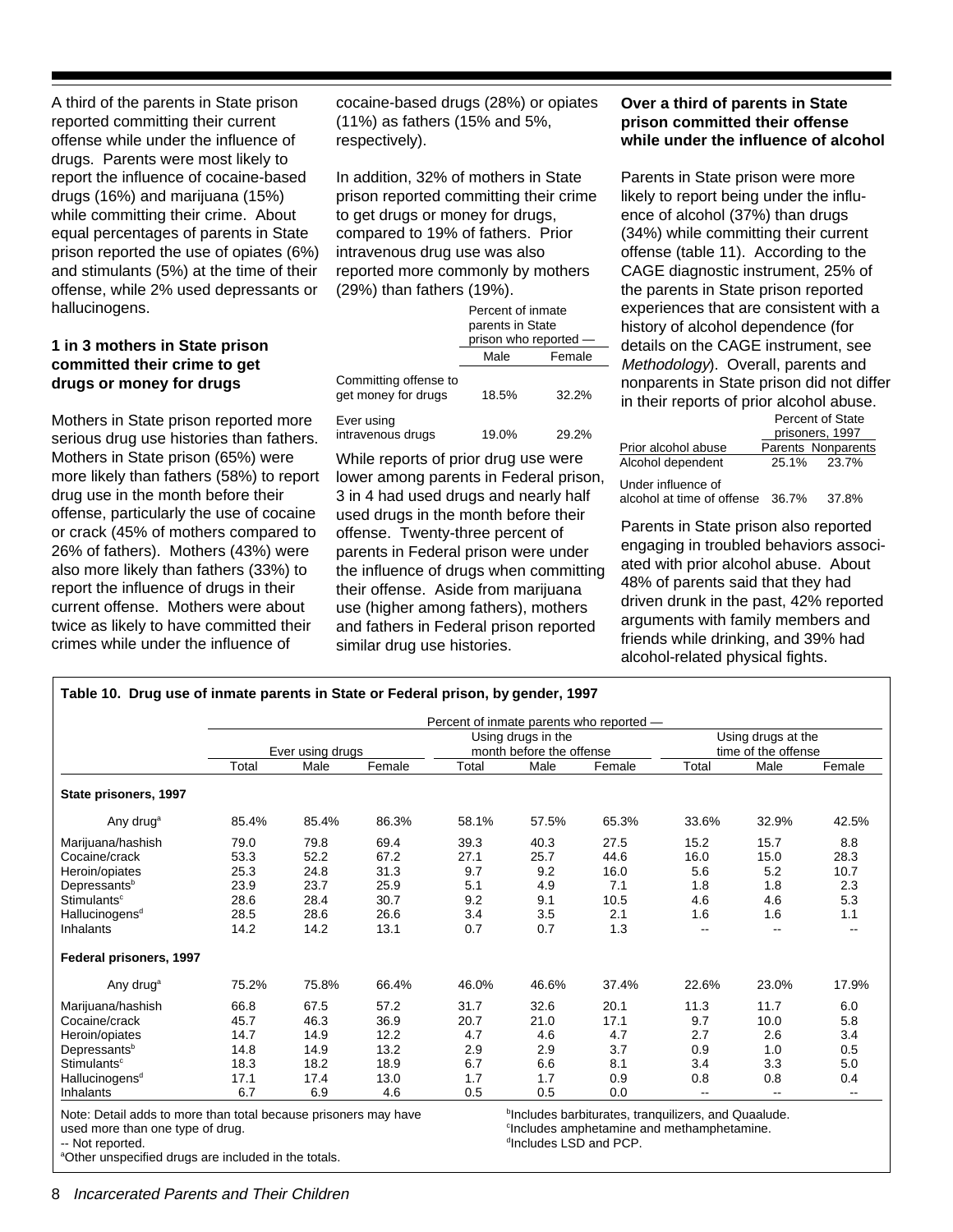While similar percentages of fathers (25%) and mothers (23%) in State prison met the criteria for alcohol dependence, fathers were more likely to report other indications of alcohol abuse. A greater share of fathers (37%) than mothers (29%) reported committing their crime while drinking. Fathers in State prison were also more likely than mothers to report driving drunk (49% compared to 36%) and getting into physical fights while drinking (40% and 31%, respectively).

Compared to State prisoners, parents in Federal prison were less likely to be alcohol dependent (16%) or to report committing their offense while drinking (21%). Lower percentages of the parents in Federal facilities also reported alcohol-related fighting (22%) and domestic disputes (30%). As in State prison, fathers in Federal prison were also more likely than mothers to report drunk driving (44% compared to 27%) and alcohol-related physical fights (23% and 14%, respectively).

# **About 1 in 7 parents in State prison reported indications of a mental illness**

In responses to questions regarding mental health, parents in State prison (14%) were twice as likely as those in Federal prison (6%) to report indications of a mental illness (table 12). Inmates were considered mentally ill if they reported either of the following criteria: a current mental or emotional condition or an overnight stay in a mental hospital or treatment program. Reports of a mental illness were somewhat higher among State prisoners without children (19%).

|              | Percent of State   |
|--------------|--------------------|
|              | prisoners, 1997    |
|              | Parents Nonparents |
| Mentally ill | 14.1%<br>18.7%     |

Among parents in State prison, 23% of mothers reported an indication of mental illness compared to 13% of fathers. Reports of mental illness indicators were more similar among mothers (10%) and fathers (6%) in Federal facilities.

# **Nearly 20% of mothers in State prison had been homeless in the year prior to admission**

Mothers in State prison (18%) were twice as likely as fathers (8%) to report a period of homelessness in the year prior to admission (table 13). Overall, parents in State prison (9%) were more likely than those in Federal prison (4%) to report being homeless in the year before admission. In Federal facilities, similar percentages of mothers (5%) and fathers (4%) reported periods of homelessness.

In the month prior to their arrest, 29% of parents in State and 27% of parents in Federal prison said that they were unemployed. Half of mothers in State prison were unemployed in the month before their arrest, compared to a quarter (27%) of fathers. The level of unemployment among mothers in Federal prison was lower (38%) but still exceeded that of fathers (26%).

Forty-six percent of the parents in State and 53% of parents in Federal prison reported a personal income of at least \$1,000 in the month before

#### **Table 11. Alcohol dependence and experiences of inmate parents in State or Federal prison, by gender, 1997**

|                                                                      | Percent of inmate parents, 1997 |       |        |         |       |        |
|----------------------------------------------------------------------|---------------------------------|-------|--------|---------|-------|--------|
|                                                                      | State                           |       |        | Federal |       |        |
|                                                                      | Total                           | Male  | Female | Total   | Male  | Female |
| History of alcohol dependence*                                       | 25.1%                           | 25.3% | 23.5%  | 16.3%   | 16.6% | 12.7%  |
| Under the influence of alcohol<br>at time of current offense         | 36.7                            | 37.4  | 28.8   | 20.7    | 21.0  | 16.6   |
| While drinking have you ever -                                       |                                 |       |        |         |       |        |
| Driven a motor vehicle while<br>under the influence of alcohol?      | 47.6                            | 48.5  | 35.7   | 42.4    | 43.6  | 27.1   |
| Had arguments with your<br>spouse, family, or friends?               | 41.7                            | 41.8  | 39.5   | 29.8    | 30.1  | 25.3   |
| Gotten into a physical fight?                                        | 39.2                            | 39.8  | 31.3   | 22.4    | 23.0  | 14.3   |
| Had as much as a fifth of liquor<br>in 1 day (20 drinks, 3 six-packs |                                 |       |        |         |       |        |
| of beer, or 3 bottles of wine)?                                      | 41.4                            | 42.3  | 30.4   | 29.8    | 30.6  | 18.9   |

\*Measured by 3 or more positive CAGE responses.

For a description of the CAGE diagnostic measure see Methodology.

#### **Table 12. Mental health status of inmate parents in State or Federal prison, by gender, 1997**

|                                                                 | Percent of inmate parents, 1997 |       |        |         |      |        |
|-----------------------------------------------------------------|---------------------------------|-------|--------|---------|------|--------|
|                                                                 | State                           |       |        | Federal |      |        |
|                                                                 | Total                           | Male  | Female | Total   | Male | Female |
| Mentally ill*                                                   | 14.1%                           | 13.4% | 22.5%  | 5.9%    | 5.6% | 10.3%  |
| Reported a mental<br>or emotional condition                     | 8.9                             | 8.3   | 15.7   | 3.6     | 3.2  | 7.9    |
| Admitted overnight to a mental<br>hospital or treatment program | 8.8                             | 8.4   | 14.1   | 3.5     | 3.5  | 3.8    |

\*Reported either a mental or emotional condition or an overnight stay in a mental hospital or treatment program. See BJS Special Report,

Mental Health and Treatment of Inmates and Probationers, July 1999, NCJ 174463.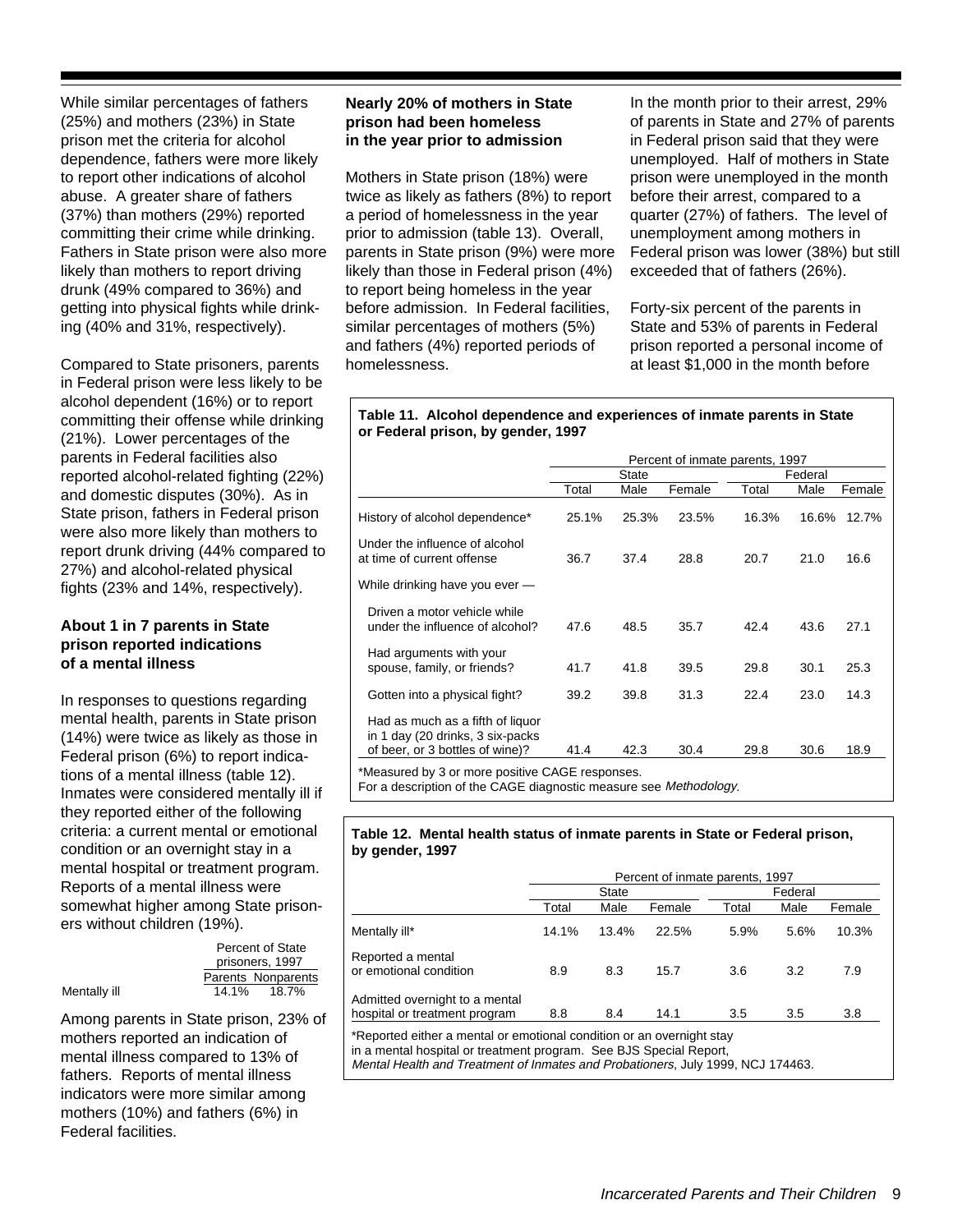their arrest. Parents in Federal prison (15%) were nearly twice as likely as those in State prison (8%) to report the highest incomes (at least \$5,000) in the month before arrest. Mothers in both State (70%) and Federal (66%) prison were more likely than fathers (53% of State, 45% of Federal) to report incomes below \$1,000 in the month before arrest.

In the month before their current arrest, nonparents in State prison were less likely than parents to be employed (65%), or to report at least \$1,000 of personal income (38%). Nonparents in State prison also reported a higher incidence of homelessness in the past year prior to admission (12%). Percent of State

|                                                      | prisoners, 1997 |                    |  |
|------------------------------------------------------|-----------------|--------------------|--|
|                                                      |                 | Parents Nonparents |  |
| Employed during month<br>before current arrest       | 70.9%           | 64.8%              |  |
| Income of at least \$1,000<br>in month before arrest | 46.0%           | 38.2%              |  |
| Homeless in the past year                            | $9.2\%$         | 12.3%              |  |

Wages or salary were the most common source of income for parents in both State (66%) and Federal (68%) prison, followed by income from illegal activities (27% of State, 31% of Federal). Eighteen percent of parents in State and 13% in Federal prison reported income from family and friends. Parents in State prison (15%) were more likely than those in Federal prison (9%) to report receiving transfer payments such as welfare, Social Security, or compensation payments. Less than 1% of all parents received child support or alimony payments in the month before arrest.

Among State prisoners, mothers (44%) were less likely than fathers (68%) to receive wages in the month before their arrest, but were more likely to receive transfer payments (42%, compared to 13% of fathers) and income from family or friends (26% and 18%). About 6% of mothers reported receiving child support or alimony payments, compared to less than 0.5% of fathers. Mothers (28%) and fathers (27%) in State prison were equally likely to report income from illegal sources in their final month prior to arrest.

**Table 13. Pre-arrest employment, income, and homelessness of inmate parents in State or Federal prison, by gender, 1997**

|                                                                                                                                                                                                                                                                               | Percent of inmate parents, 1997 |                                                                                                                                                                      |                     |                     |                     |                     |
|-------------------------------------------------------------------------------------------------------------------------------------------------------------------------------------------------------------------------------------------------------------------------------|---------------------------------|----------------------------------------------------------------------------------------------------------------------------------------------------------------------|---------------------|---------------------|---------------------|---------------------|
|                                                                                                                                                                                                                                                                               | <b>State</b>                    |                                                                                                                                                                      |                     | Federal             |                     |                     |
|                                                                                                                                                                                                                                                                               | Total                           | Male                                                                                                                                                                 | Female              | Total               | Male                | Female              |
| <b>Employment during month</b><br>before current arrest                                                                                                                                                                                                                       |                                 |                                                                                                                                                                      |                     |                     |                     |                     |
| Unemployed<br>Employed                                                                                                                                                                                                                                                        | 29.1%<br>70.9                   | 27.4%<br>72.6                                                                                                                                                        | 50.1%<br>49.9       | 26.5%<br>73.5       | 25.6%<br>74.4       | 38.2%<br>61.8       |
| Full-time<br>Part-time<br>Occasional                                                                                                                                                                                                                                          | 59.0<br>9.2<br>2.7              | 60.5<br>9.2<br>2.8                                                                                                                                                   | 39.2<br>8.9<br>1.8  | 62.7<br>8.5<br>2.2  | 63.7<br>8.4<br>2.2  | 49.4<br>10.2<br>2.1 |
| Personal income in the month                                                                                                                                                                                                                                                  |                                 |                                                                                                                                                                      |                     |                     |                     |                     |
| before current arrest                                                                                                                                                                                                                                                         |                                 |                                                                                                                                                                      |                     |                     |                     |                     |
| Less than \$200<br>\$200-599                                                                                                                                                                                                                                                  | 16.5%<br>20.5                   | 16.0%<br>19.9                                                                                                                                                        | 22.9%<br>28.4       | 16.5%<br>14.4       | 16.2%<br>13.8       | 20.6%<br>23.6       |
| \$600-999<br>\$1,000-1,999                                                                                                                                                                                                                                                    | 16.9<br>24.4                    | 16.7<br>25.1                                                                                                                                                         | 18.7<br>16.7        | 15.8<br>23.8        | 15.4<br>24.1        | 21.6<br>19.4        |
| \$2,000-4,999<br>\$5,000 or more                                                                                                                                                                                                                                              | 13.4<br>8.2                     | 13.9<br>8.4                                                                                                                                                          | 7.7<br>5.6          | 14.4<br>15.1        | 14.8<br>15.7        | 8.2<br>6.6          |
| Source of income in month                                                                                                                                                                                                                                                     |                                 |                                                                                                                                                                      |                     |                     |                     |                     |
| before current arrest <sup>a</sup>                                                                                                                                                                                                                                            |                                 |                                                                                                                                                                      |                     |                     |                     |                     |
| Wages or salary<br>Transfer payments <sup>b</sup>                                                                                                                                                                                                                             | 66.4%<br>15.4                   | 68.3%<br>13.3                                                                                                                                                        | 43.6%<br>41.8       | 67.6%<br>8.8        | 68.4%<br>7.1        | 57.1%<br>33.3       |
| Family/friends<br>Child support/alimony payments<br>Illegal sources                                                                                                                                                                                                           | 18.4<br>0.6<br>27.2             | 17.8<br>0.1<br>27.1                                                                                                                                                  | 26.1<br>6.5<br>28.1 | 13.3<br>0.6<br>30.6 | 12.7<br>0.2<br>31.1 | 22.2<br>6.3<br>23.7 |
| Other <sup>c</sup>                                                                                                                                                                                                                                                            | 3.4                             | 3.4                                                                                                                                                                  | 2.8                 | 6.0                 | 6.1                 | 4.1                 |
| Homeless in the past year, living<br>on the street, or in a shelter?                                                                                                                                                                                                          | 9.2%                            | 8.5%                                                                                                                                                                 | 18.4%               | 3.8%                | 3.7%                | 5.0%                |
| <sup>a</sup> Detail may add to more than 100% because<br>prisoners may have had multiple sources of income.<br><sup>b</sup> Includes welfare, Social Security, Supplemental<br>Social Security income, and compensation payments<br>such as unemployment insurance, workman's |                                 | compensation and Veteran's<br>Compensation.<br><sup>c</sup> Includes pensions, educational assis-<br>tance, investments, and other unspeci-<br>fied types of income. |                     |                     |                     |                     |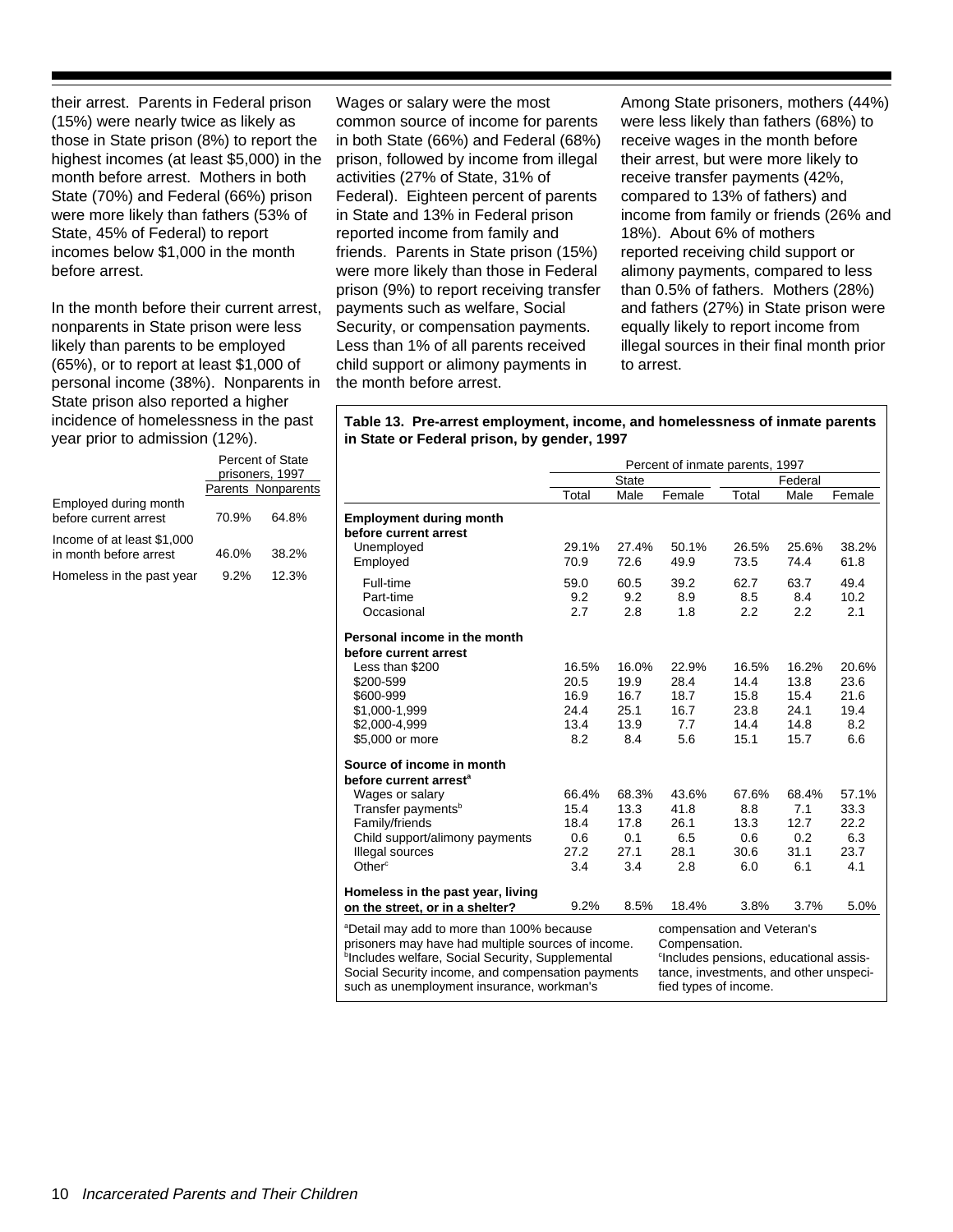# **Methodology**

Data in this report are based on personal interviews conducted through the 1997 Surveys of Inmates in State and Federal Correctional Facilities. Detailed descriptions of the methodology and sample design of the surveys can be found in the BJS Special Report, Substance Abuse and Treatment, State and Federal Prisoners, 1997 (NCJ 172871).

#### Accuracy of the estimates

The accuracy of the estimates in this report depends on two types of error: sampling and nonsampling. Sampling error is the variation that may occur by chance because a sample rather a complete enumeration of the population was conducted. Nonsampling error can be attributed to many sources, such as nonresponses, differences in the interpretation of questions among inmates, recall difficulties, and processing errors. For example, inmates may deny or dispute parenthood and fail to report children. The sampling error, as measured by an

estimated standard error, varies by the size of the estimate and the size of the base population.

Appendix tables 1 and 2 contain estimates of the standard errors for selected characteristics of inmate parents that were calculated for each survey. (For other inmate characteristics, please use the generalized standard error estimates presented in the appendix tables of Substance Abuse and Treatment, State and Federal Prisoners, 1997.)

The standard errors included in the appendix tables below may be used to construct confidence intervals around percentages. For example, the 95% confidence interval around the percentage of parents in State prison who reported a prior conviction is approximately 77.2% plus or minus 1.96 times 0.62% (or 76.0% to 78.4%).

These standard errors may also be used to test the statistical significance of the difference between two sample statistics by pooling the standard errors of the two sample estimates. For

example, the standard error of the difference between mothers and fathers in State prison who were violent offenders would be 1.46% (or the square root of the sum of the squared standard errors for each group). The 95% confidence interval around the difference would be 1.96 times 1.46 (or 2.86%). Since the difference of 19.4% (45.4% minus 26.0%) is greater than 2.86%, the difference would be considered statistically significant.

# CAGE diagnostic instrument for alcohol dependence

The CAGE questionnaire is a diagnostic instrument for detecting a person's history of alcohol abuse or dependence. In a clinical test, three or more positive responses to the four CAGE questions carried a .99 predictive value for alcohol abuse or dependence. For further information on the predictive values of the CAGE instrument, see the article "Screening for Alcohol Abuse Using the CAGE Questionnaire" by B. Bush and others, The American Journal of Medicine, Vol. 82, February 1987, pp.231-35.

Percent of Federal inmate

# **Appendix table 1. Standard errors of selected characteristics of State prisoners with minor children, 1997**

#### **Appendix table 2. Standard errors of selected characteristics of Federal prisoners with minor children, 1997**

|                                                                                                       | Percent of State inmate<br>parents, 1997 |                               |                               |  |
|-------------------------------------------------------------------------------------------------------|------------------------------------------|-------------------------------|-------------------------------|--|
| Selected characteristic                                                                               | Total                                    | Male                          | Female                        |  |
| Have minor children*                                                                                  | 0.54%                                    | 0.58%                         | 1.07%                         |  |
| Lived with children<br>prior to admission                                                             | 0.73%                                    | 0.77%                         | 1.34%                         |  |
| <b>Child's current caregiver</b><br>Child's other parent<br>Child's grandparent<br>Foster home/agency | 0.53%<br>0.55<br>0.23                    | 0.48%<br>0.54<br>0.21         | 1.26%<br>1.40<br>0.83         |  |
| Monthly contact with children<br>Any<br>Phone<br>Mail<br>Visits                                       | 0.71%<br>0.73<br>0.73<br>0.60            | 0.76%<br>0.77<br>0.78<br>0.64 | 1.15%<br>1.39<br>1.33<br>1.19 |  |
| <b>Current offense</b><br>Violent<br>Property<br>Drug<br>Public-order                                 | 0.73%<br>0.61<br>0.63<br>0.45            | 0.78%<br>0.64<br>0.66<br>0.48 | 1.23%<br>1.26<br>1.34<br>0.85 |  |
| <b>Criminal history</b><br>Any priors                                                                 | 0.62%                                    | 0.65%                         | 1.34%                         |  |
| Prior substance abuse<br>Used drugs in month before offense<br>Alcohol dependent                      | 0.72%<br>0.64                            | 0.77%<br>0.68                 | 1.33%<br>1.19                 |  |
| *Based on all State prisoners.                                                                        |                                          |                               |                               |  |

|                                    | crecin or regerar inimate<br>parents, 1997 |       |        |  |
|------------------------------------|--------------------------------------------|-------|--------|--|
| Selected characteristic            | Total                                      | Male  | Female |  |
| Have minor children*               | 1.01%                                      | 1.08% | 2.00%  |  |
| <b>Lived with children</b>         |                                            |       |        |  |
| prior to admission                 | 1.31%                                      | 1.40% | 1.94%  |  |
| <b>Child's current caregiver</b>   |                                            |       |        |  |
| Child's other parent               | 0.87%                                      | 0.78% | 2.45%  |  |
| Child's grandparent                | 0.87                                       | 0.84  | 2.64   |  |
| Foster home/agency                 | 0.30                                       | 0.30  | 0.93   |  |
| Monthly contact with children      |                                            |       |        |  |
| Anv                                | 1.00%                                      | 1.09% | 1.47%  |  |
| Phone                              | 1.18                                       | 1.27  | 2.08   |  |
| Mail                               | 1.26                                       | 1.35  | 2.35   |  |
| Visits                             | 1.11                                       | 1.18  | 2.10   |  |
| <b>Current offense</b>             |                                            |       |        |  |
| Violent                            | 0.62%                                      | 0.65% | 1.81%  |  |
| Property                           | 0.43                                       | 0.43  | 2.23   |  |
| Drug                               | 1.40                                       | 1.46  | 5.02   |  |
| Public-order                       | 0.68                                       | 0.71  | 1.98   |  |
| <b>Criminal history</b>            |                                            |       |        |  |
| Any priors                         | 1.28%                                      | 1.35% | 2.51%  |  |
| Prior substance abuse              |                                            |       |        |  |
| Used drugs in month before offense | 1.32%                                      | 1.41% | 2.58%  |  |
| Alcohol dependent                  | 0.98                                       | 1.05  | 1.77   |  |
| *Based on all Federal prisoners.   |                                            |       |        |  |